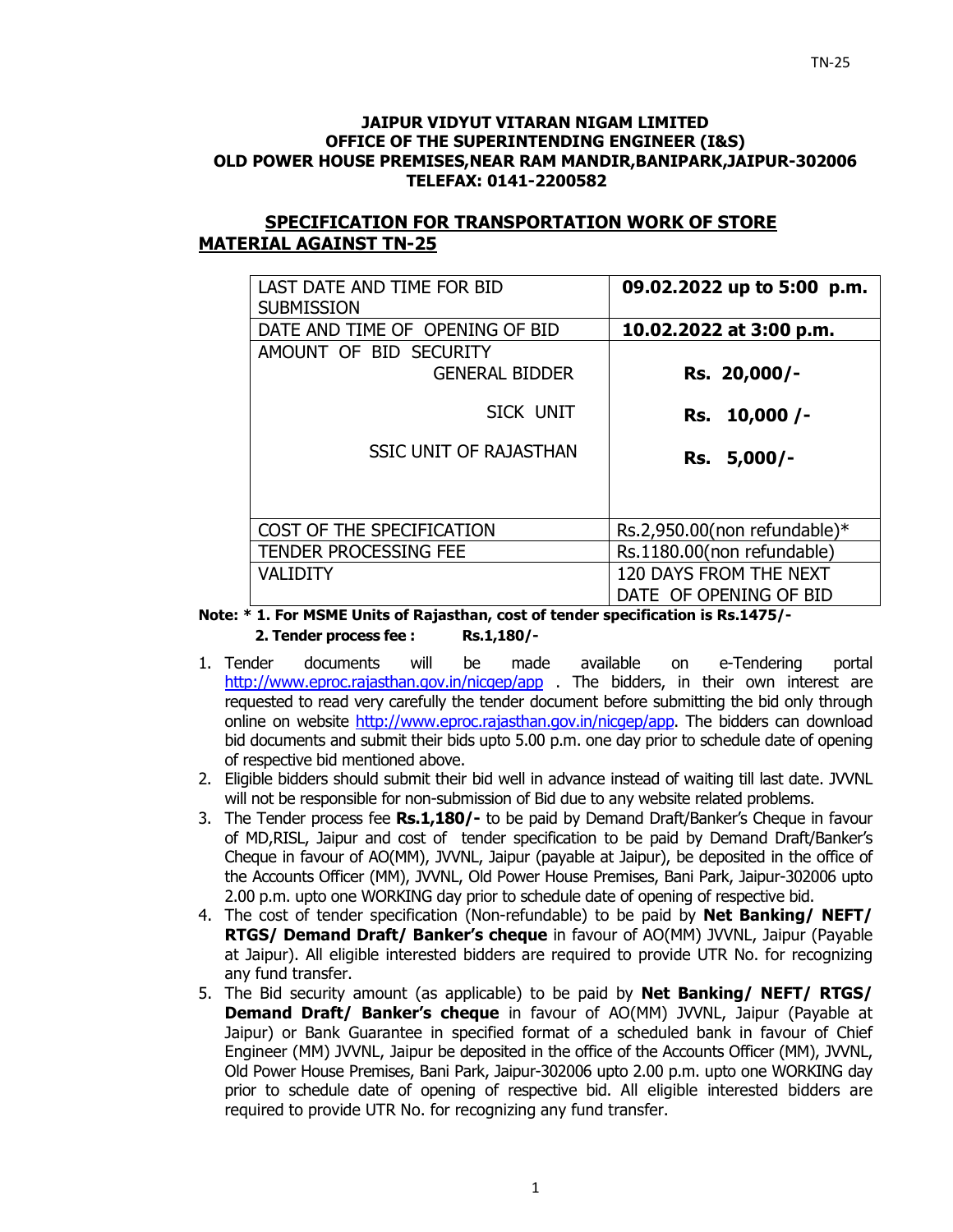- **6. \* In case SSI units of Rajasthan quote less than the tendered quantity then they are required to furnish Bid Security @ 0.25% of the estimated value of quantity offered on the basis of estimated unit FOR destination price.**
- 7. Further, while depositing the bid security amount in the office of Accounts Officer (MM), JVVNL, Jaipur, the bidders shall also furnish a certificate of SSI unit of Rajasthan/ sick unit and also to submit a letter mentioning the quantity offered by them. An Affidavit for MSME unit of Rajasthan in the enclosed format is to be furnished on non-judicial stamp paper of Rs.100/- duly attested by Notary public, to the office of Sr.Accounts Officer (MM), JVVNL, Jaipur. The Bid Security of requisite amount shall be furnished on non-judicial stamp paper of Rajasthan State.
- **Note** :- 1. All eligible interested bidders are required to get enrolled on e-Tendering portal http://www.eproc.rajasthan.gov.in/nicgep/app.
	- 2.If any difficulty arises, in down downloading/ uploading of tender you may contact in the

RISL, Jaipur Rajasthan at following Contact/address

**Address of RISL:-** RajCOMP Info Services Limited (RISL)

 $1<sup>st</sup>$  Floor, Yojana Bhawan, Tilak Marg, C-Scheme, Jaipur (Rajasthan)

| Tel:           | 0120-4200462, 0120-4001002                               |  |  |  |
|----------------|----------------------------------------------------------|--|--|--|
| <b>Mobile:</b> | 8826246593                                               |  |  |  |
| E-Mail:        | support-eproc[at]nic[dot]in                              |  |  |  |
|                | Local Helpdesk Number - 0141-4022688                     |  |  |  |
|                | Available all Working days (between 9.30 AM and 6.00 PM) |  |  |  |
| E-Mail:        | eproc[at]rajasthan[dot]gov[dot]in                        |  |  |  |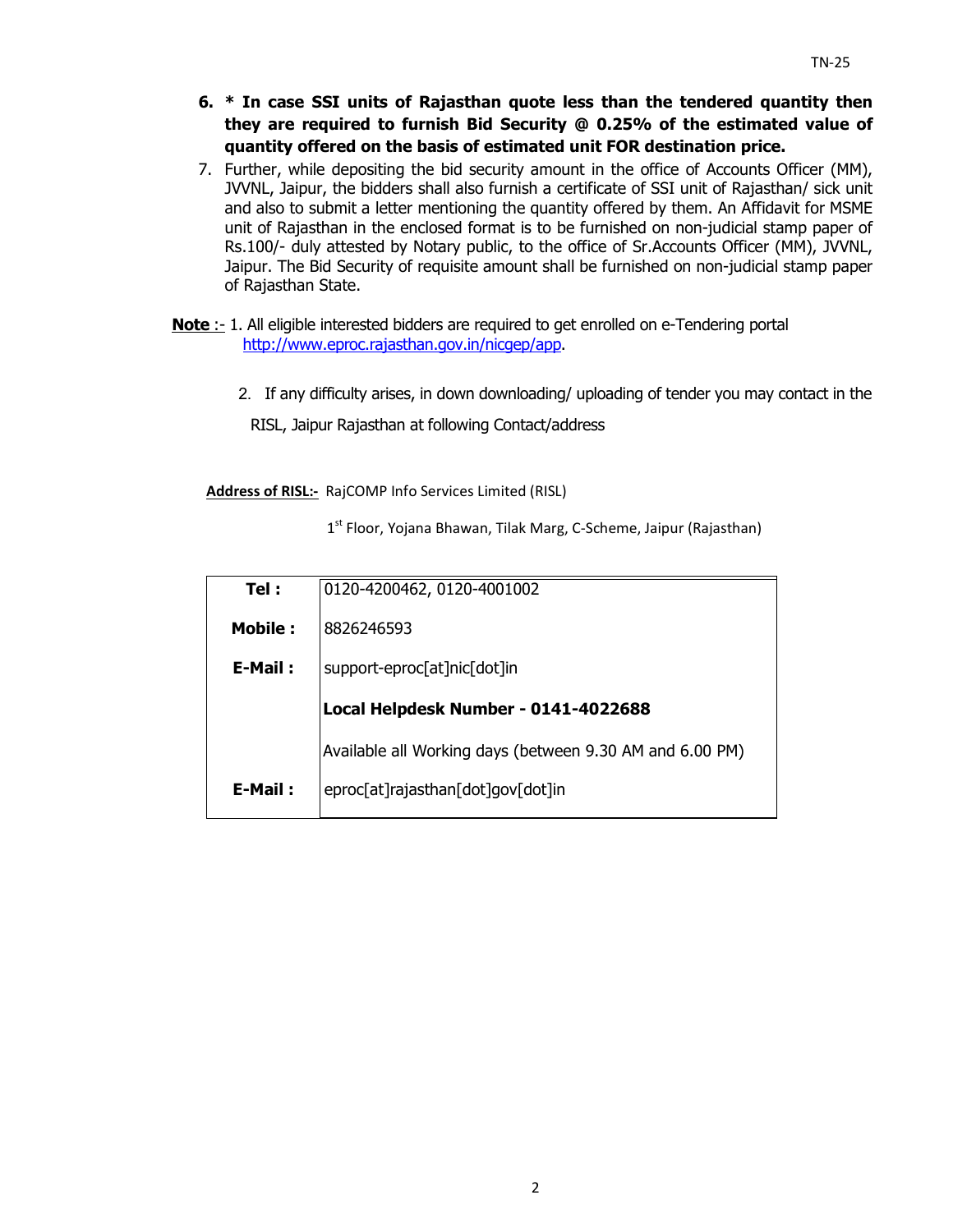

| Instructions to bidders               |                   |
|---------------------------------------|-------------------|
| <b>General Conditions of Contract</b> |                   |
| <b>Technical Specification</b>        |                   |
| Schedule of Requirement               |                   |
| <b>Qualification Requirement.</b>     |                   |
| Price Schedule (BOQ)                  | To be uploaded On |
|                                       | line on website   |
| Amendments in ITB-GCC                 |                   |
| Performa of bank guarantee for bid    |                   |
| security                              |                   |
|                                       |                   |
| Bank account details                  |                   |
| Format of affidavit for MSME Unit     |                   |
| Declaration by the Bidder             |                   |
| Declaration by the Bidder towards     |                   |
| blacklisting/debarment etc.           |                   |
|                                       |                   |

Note:- The Bidder, in their own interest, is advised to go, through carefully the above schedules.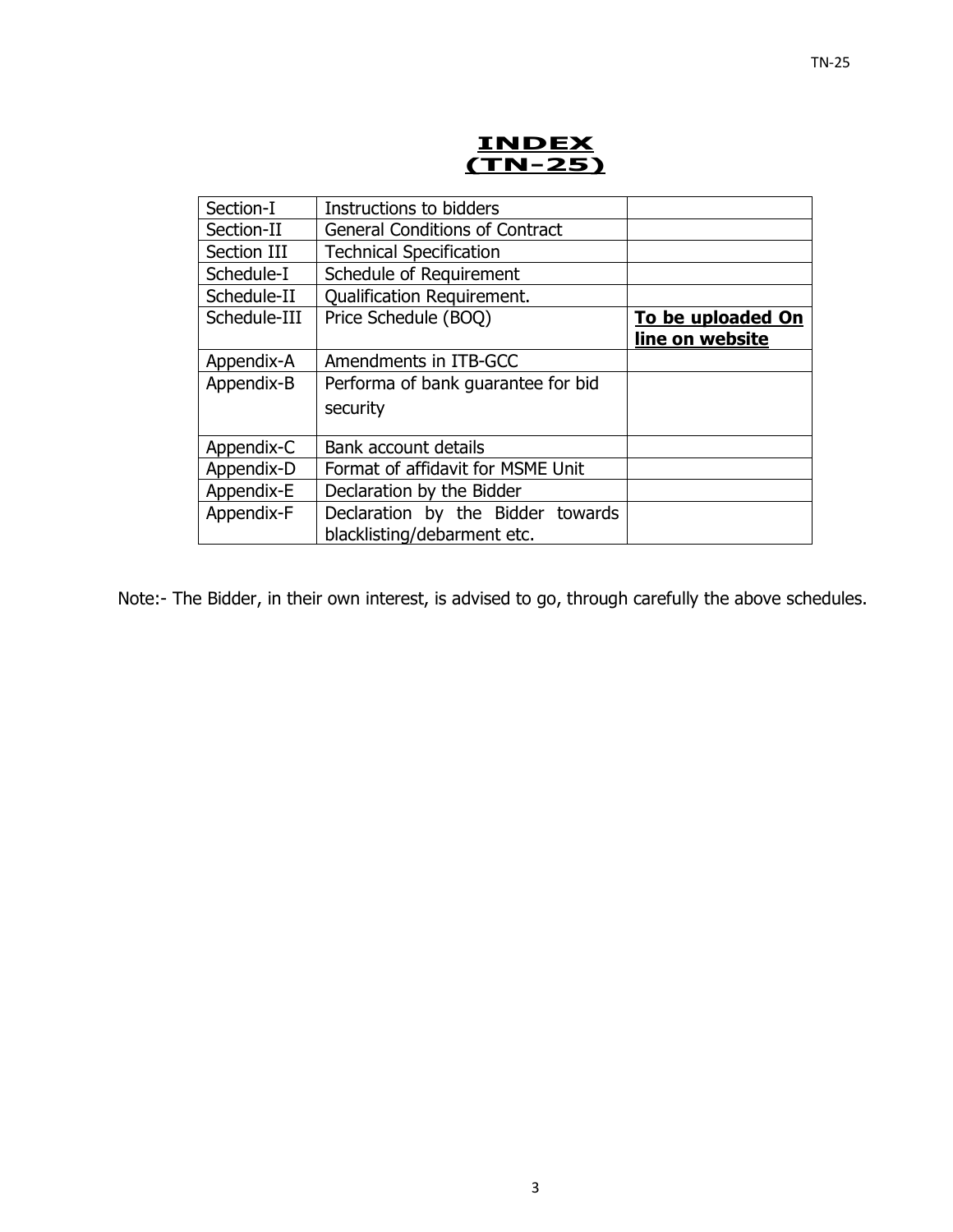# **JAIPUR VIDYUT VITRAN NIGAM LIMITED SECTION-III**

# **TECHNICAL SPECIFICATION FOR TRANSPORTATION WORK OF STORE MATERIAL AGAINST TN-25**

# 1.0 **SCOPE**

This specification covers the transportation work of store material through Contractors for the various offices/ Stores of Jaipur Discom.

# 2.0 **REQUIREMENT OF VEHICLES USED:-**

- i) The vehicle should have valid certificate of "Pollution under control".
- ii) The vehicle should have "valid Insurance coverage" and up to date Road Tax of GOR for transportation within Rajasthan paid Documents.
- iii) The Milometer of the vehicle must be accurate & in working condition.
- iv) The vehicle offered should have valid & relevant goods carrier registration for commercial use.
- v) Attested Photostate copy of registration certificate, road tax, pollution under control of each vehicle provided are to be submitted at the time of agreement.
- vi) The vehicle(s) must ply on all those roads which are considered suitable by the SE (I&S), JVVNL, Jaipur, and his decision in this regard shall be final & binding.
- vii) All the documents (Fitness, Toll Tax, Insurance & Pollution certificate) of the vehicle must be renewed time to time before its expiry of validity during the contract period.
- viii) The vehicle should not be older than Ten years.
- ix) The vehicle should have the facility of paying Toll Tax through fast tag or otherwise as required that shall be reimbursed on actual payment basis.

# 3.0 **DRIVER/Operator :-**

- i) Contractor has to provide separate driver with each vehicle at his cost.
- ii) Drivers must have valid driving license for the entire currency of the contract. (Valid ID Proof & driving license)
- iii) Full particulars of the drivers are to be given by contractor at the time of entering into agreement.
- iv) Drivers should be well dressed & well behaved, any misbehavior by the drivers shall be construed unsatisfactory service.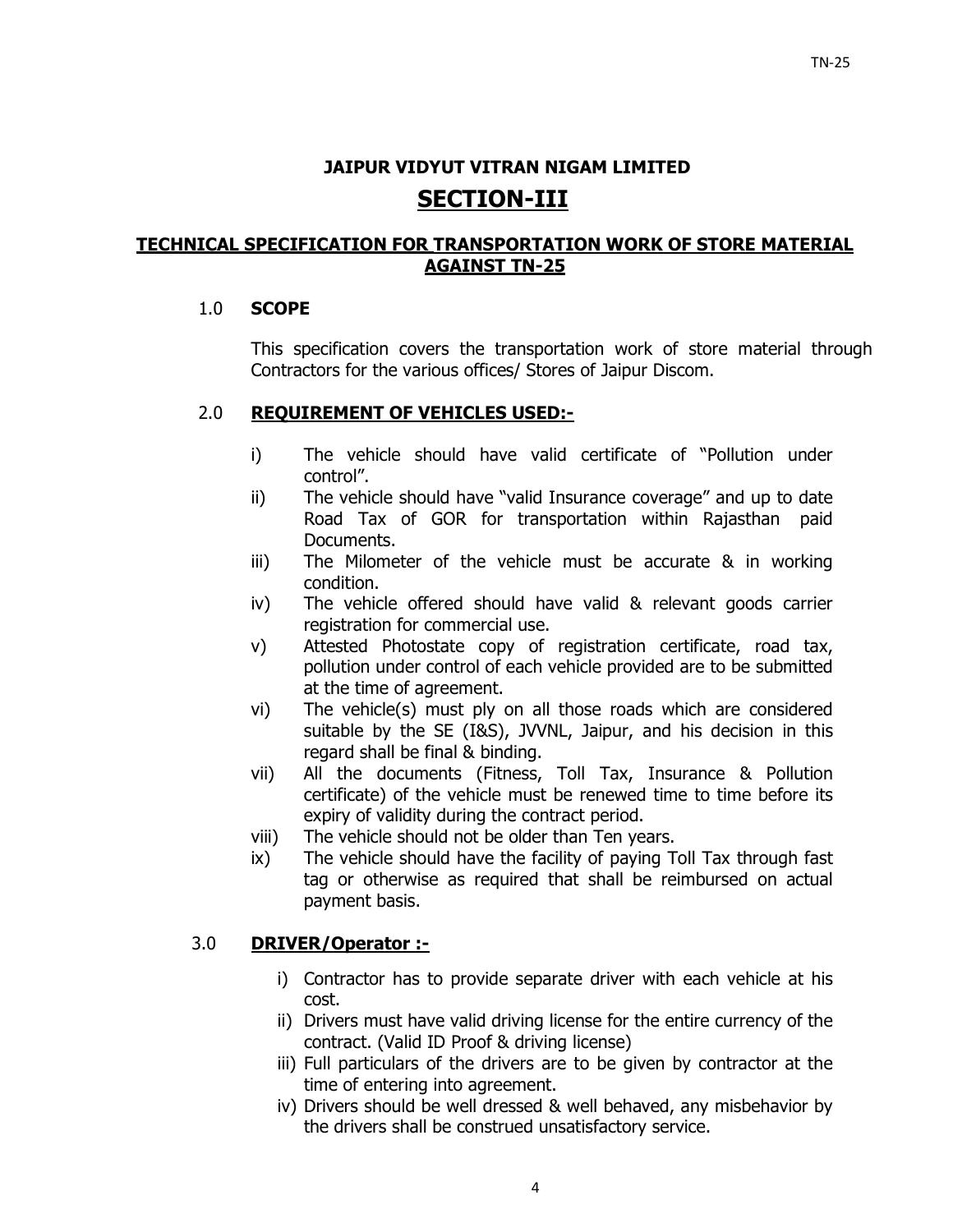- v) Driver must not smoke or drink liquor while on duty and must not be under Intoxication while on duty.
- vi) The successful contractor shall provide sufficient money with the driver so that he can meet the expenditure on any incidental repairs/maintenance etc. during working hours, when the vehicle is on duty. The Nigam under no circumstances will incur any expenditure on these items.
- vii) A log book for each vehicle will be maintained by the driver for recording daily, opening & closing kilometer reading of each journey performed and get signature of the user of the vehicle and the driver will got the signature of receiver of materials/goods in healthy condition at his destination. The custodian of the log book, however, shall be the nodal officer.

#### 4.0 **WORKING HOURS:-**

The working hours for hired vehicles would be 24 hours.

#### 5.0 **CONTRACT PERIOD/TIME SCHEDULE:-**

The contract shall be upto 31.3.2022 and can be extended further subject to satisfactory working /performance on mutual consent.

#### 6.0 **ACCIDENT/ SAFETY MEASURES:-**

Any compensation payable for damages caused due to accident by Contractor's vehicle/driver to any party/property/man power & others shall be borne by contractor. The department/JVVNL will not be responsible for the same in any way.

## 7.0 **TERMS OF PAYMENT**:-

The payment shall be governed as per Clause No. 1.42, 1.43 & 1.44 of General Condition of Contract (section-II) Further, the clause No. 1.43 of General Condition of Contract has been amended to the extent as under:

1.43 Payment shall be due and payable by the purchaser in accordance with the provision of the contract within a reasonable period from the date of receipt of each invoice by the contractor / supplier duly supported by a certificate of the Engineer. The purchaser will take all possible effort to make payment to the contractor / supplier generally on  $45<sup>th</sup>$  day after receipt of duly verified challans / receipt / bill in the office of paying authority (Sr. Accounts Officer (CPC) and completion of contractual formalities. But in case of delay in payment the purchaser shall not be liable to pay any interest on the outstanding to the contractor / supplier.

Payment shall be made only through electronic mode i.e. RTGS or NEFT. The charges being levied by the bank for providing this service shall be to supplier's account on actual. For this, the required details viz; name of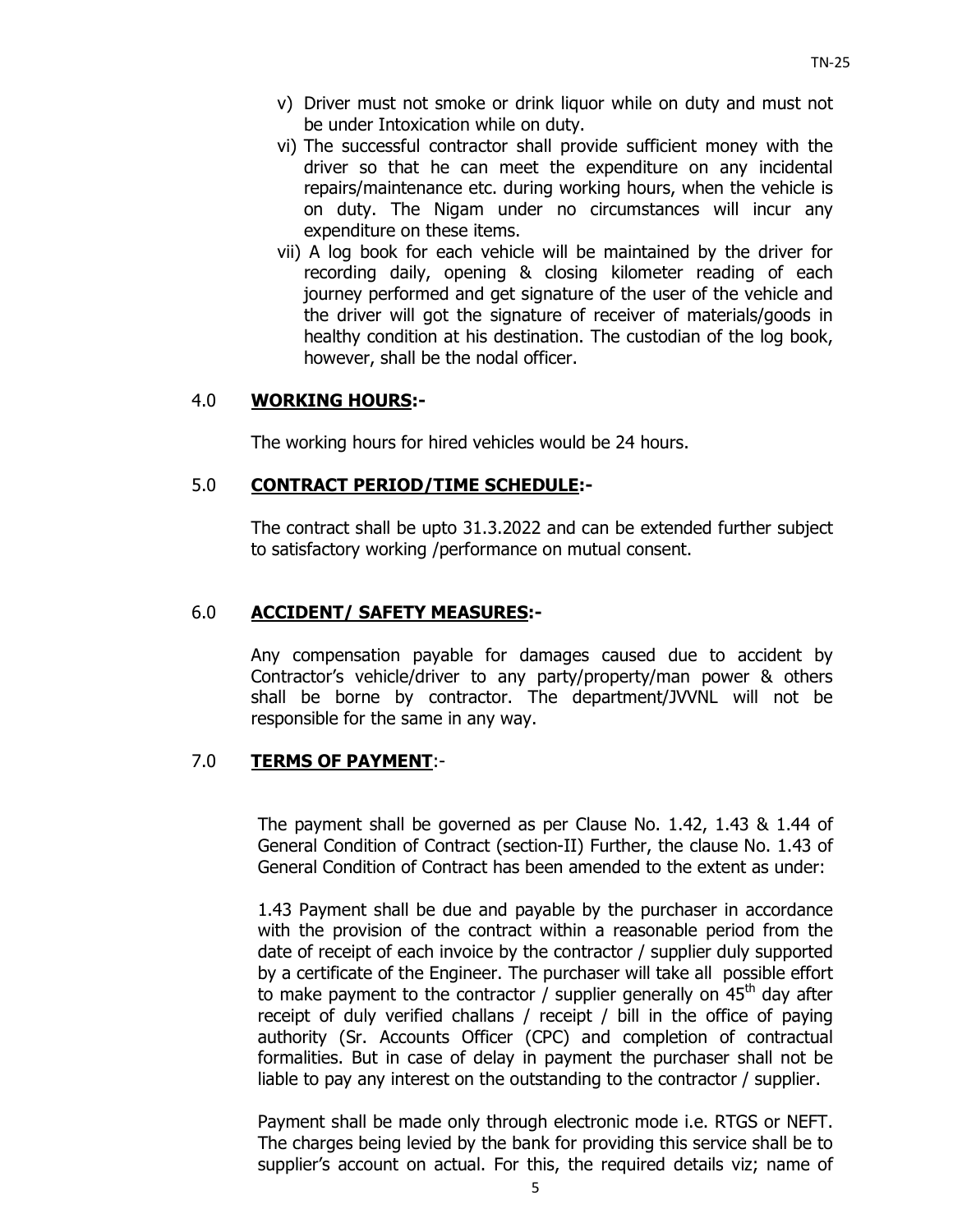supplier in which the bank along with its IFS code are required to be obtained from the payee on its letter head duly signed by the supplier or its authorized signatory.

#### **8.0 INSURANCE**:

Contractor shall transport the material duly fully insured. You will provide insurance paper with your bill. Bills will be cleared after checking of insurance paper of material.

## 9.0 **CPF/EPF Scheme:-**

The contractor will have to furnish the information in Performa "C" every month or with every bill along with copies of challans respect of the employees engaged in connection with the execution of work from the date of its commencement and up to the date of completion of this work. If the contractor fails to furnish this information, The Sr. Accounts Officer (CPC), JVVNL, Jaipur, shall deduct the amount from the each bill of the contractor at the rates applicable at the time of payment as per CPF rules/Act and keep under the head 46.92 (Misc. deposit) of the contractor/employee till furnishing the information in the above mentioned Performa along with nomination form within stipulated period failing which the amount so deducted shall be deposited with regional P.F. commissioner within stipulated period as per CPF rules/act.

10.0 All expenditure on repairs, maintenance, taxes, permits, insurance (Material as well as) & driver will be borne by contractor.

# 11.0 **PENALTY:-**

- i) In case vehicle is not provided by the contractor on a day then vehicle from another contractor will be hired at risk & cost of original contractor.
- ii) Absence of the vehicle is not permissible, so substitute road worthy vehicle will have to be provided by contractor at all time.
- iii) However, on any account if the vehicle is not provided continuously for seven days, it will be construed as unsatisfactory performance for which security deposit of the vehicle shall be forfeited and contract shall be terminated and firm will be black listed in all three Discom.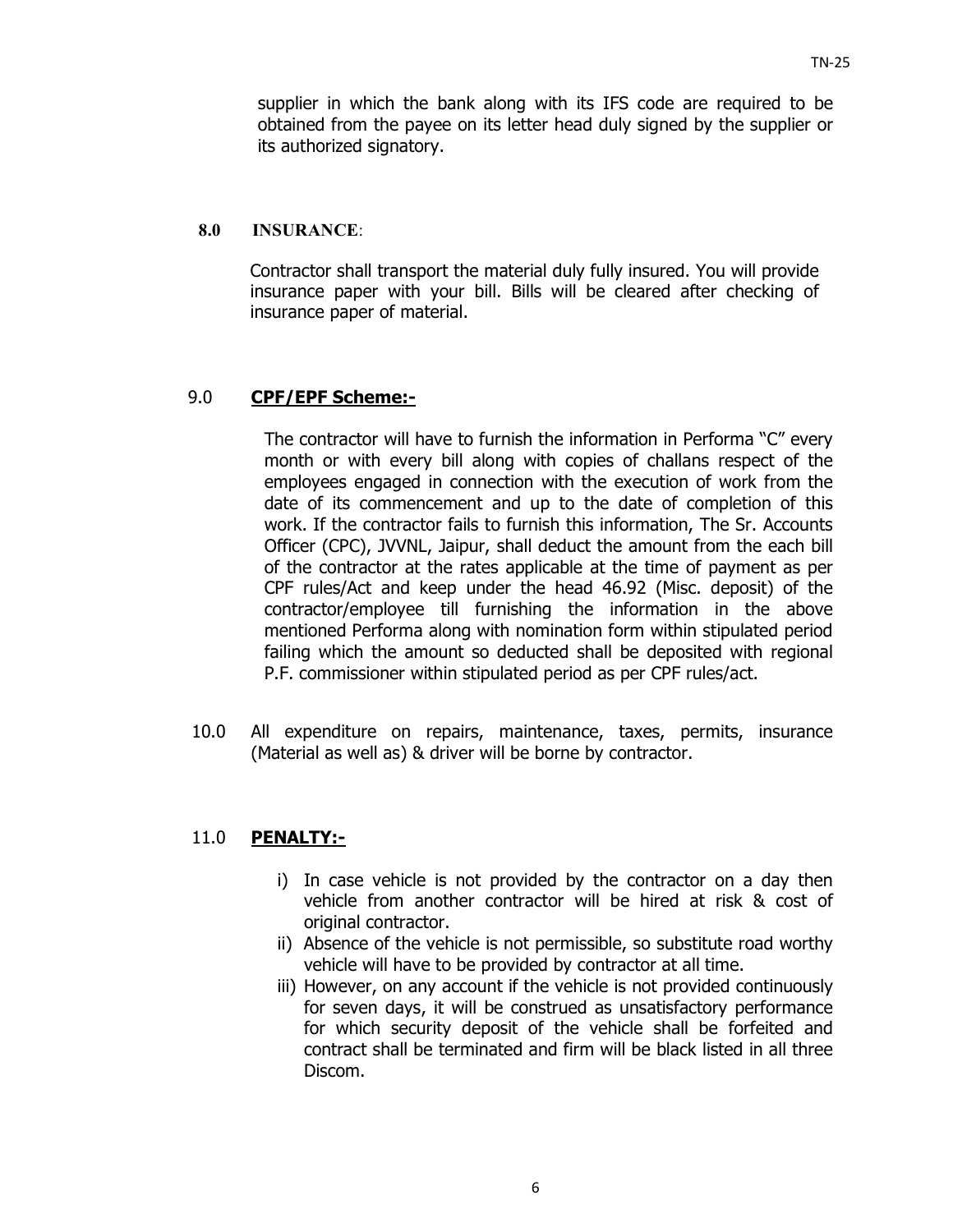# 12.0 **RISK & COST:-**

- i) In case of poor performance of failure to carry out this contract as per terms and conditions of the agreement or not providing the vehicle, concerned controlling officer of the vehicle will have the right to hire vehicle from the another contractor, at the risk & cost of the original contractor.
- ii) Any excess expenditure incurred by the department for vehicle in pursuance to para 11.1 shall be recovered from the monthly bills or security deposit of the contractor.

# **13.0 PARKING:-**

i) The hired vehicle may be parked in the premises of Jaipur Discom if space is available. However in this case, the safety & security of the vehicle shall not be the responsibility of the Jaipur Discom and it will be at the risk of the contractor.

# 14.0 **DECISION OF THE JVVNL**

Regarding the meaning and effect of the terms & conditions the decision of Chief Engineer (MM) shall be final and binding on contractor.

- i) The JVVNL reserves the right to award this work wholly or partly to any other suppliers/contractor also.
- ii) The JVVNL reserves the right to terminate the contract at any time by giving 15 day notice in writing without assigning any reason thereof.
- iii) JVVNL may award Rate Contract to all such bidder. A panel of such bidders may be formed. At The discussion of Nigam the work order to such bidders may be awarded for different locations as well as for different time duration period.
- iv) In case of any violation of terms & conditions of contract or unsatisfactory service/ Performance, the JVVNL reserves the right to terminate the contract by giving 15 days notice to the contractor.

# 15.0 **ARBITRATION:-**

i) In the event of any question, dispute or difference arising under this agreement or in connection therewith, except as to matter the decision of which is specifically provided under this agreement, the same shall be referred to sole arbitration of the Chief Engineer (MM), JVVNL, Jaipur.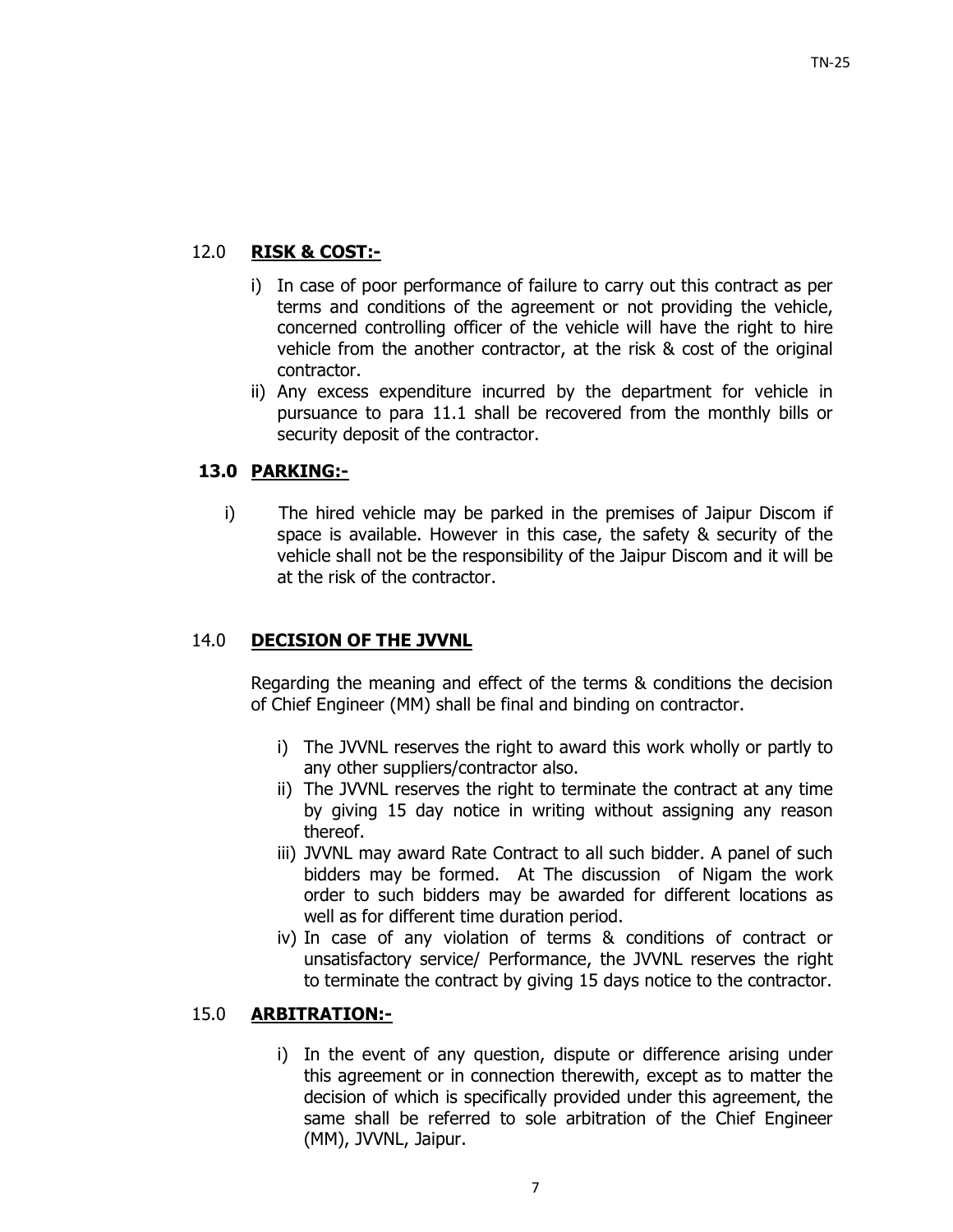- ii) The agreement to appoint an arbitrator will be in accordance with the arbitration and conciliation act 1996. There will be no objection to any such appointment that the arbitrator is Govt. Servant or that he has to deal with the matter to which the expressed views on all or any of the matter under dispute. The decision of arbitrator shall be final and binding on the parties. In the event of such arbitrator to whom the matter is originally referred, being transferred or vacating his office or being unable to act for any reasons whatsoever may be, the Chief Engineer (MM), JVVNL, Jaipur or the said officer shall appoint another person to act an arbitrator in accordance with the terms & conditions of the contract agreement and the person so appointed shall be entitled to proceed from the stage of which it was left out by his predecessors.
- iii) The arbitration may from time to time with the consent of parties enlarge the time for making and publishing the award, subject to aforesaid arbitration and conciliation Act, 1996 and the rules made there under, any modification thereof for the time being in force shall be deemed to apply to the arbitration proceeding under this clause.
- iv) The venue of the arbitration proceeding shall be the office of Superintending Engineer (I&S), JVVNL, Jaipur or Chief Engineer (MM), JVVNL, Jaipur or such other places as the arbitrator may decide.

## 16.0 **FORCE MAJEURE CONDITIONS:-**

 If at any time during the currency of contract, contractor's performance in whole or in part be prevented or delayed by the reasons of any war, hostility acts of public enemy, civil commotion, Sabotage, Fire, Floods, Explosion, Epidemics, Quarantine, Restriction, Act of god herein after referred to as "Events" then provide notice and adequate proof of date of occurrence there of the provisions of clause 11 shall not be invoked by concerned authorities of the JVVNL, Provided further that the work under the contract shall be resumed immediately. After such events have ceased to exist and the decision of the Chief Engineer (MM), JVVNL, Jaipur of his authorized officers whether the work has been resumed or not shall be final and conclusive.

#### 17.0 **CONTRACT AGREEMANT:**

The supplier shall execute contract document in the manner as detailed below:-

- 1. Copy of the rate contract order including specification signed on each page.
- 2. GCC duly signed.
- 3. Instructions to tenders duly signed.
- 4. A non judicial stamp paper worth Rs. 15,000/- (Rs. Fifteen Thousamd only) duly signed as under:- "AFFIXED WITH P.O. No. \_\_\_\_\_\_\_\_\_\_\_\_\_ DATED

All the above contract document shall be signed by an authorized person holding valid power of Attorney. A copy of power of Attorney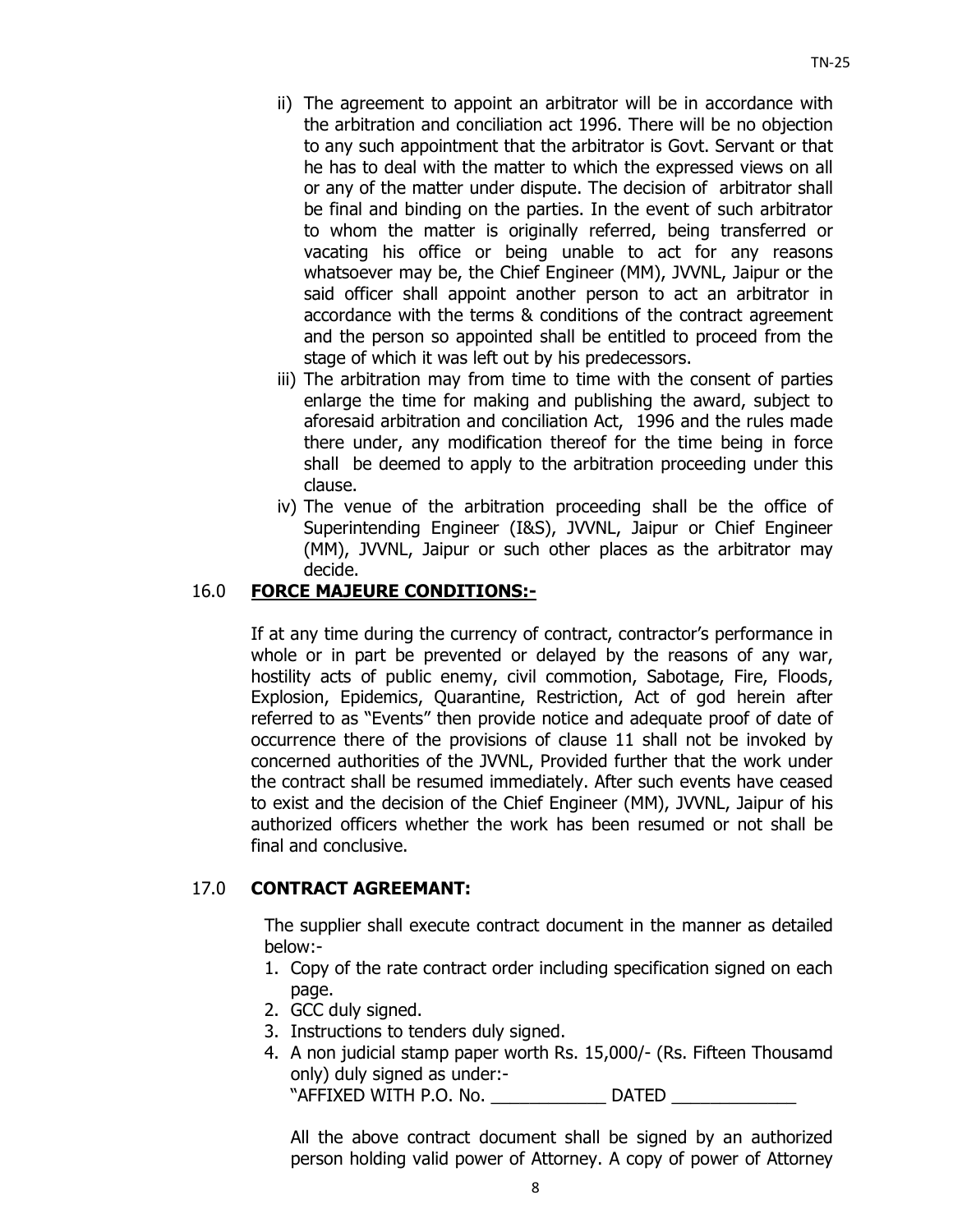in favour of person signing these documents duly notorised in original on non judicial stamp paper of Rs. 100/- (Rs. One hundred only) shall also be furnished.

#### **18.0 SECURITY AGAINST MATERIALS :**

The Contractor shall be fully responsible for the safe custody of all the material issued by JVVNL for the work (s) as per quantity mentioned in Bill of Material enclosed along with work order till their completion and handed over to concerned consignee. For this the contractor shall take suitable storagecum-erection insurance cover note for entire project / material equivalent to cost of Bill of Material of the work order at the store Issue Rate at his own cost. Such insurance will cover any destruction / risk of loss or damage of material by way of theft, damage in transit etc.

The bidder shall be liable to furnish security bank guarantee, in order to secure safeguard against any embezzlement / misappropriation of material. You shall furnish SBG against safe custody of material equivalent to 10 % (ten percent) of contract valuewithin a period of 15 days from work order. The same shall be deposited by the successful bidder either in the form of crossed Bank Draft /Bankers cheque or by way of Bank Guarantee from scheduled Bank on nonjudicial stamp papers worth 0.25 % of BG value & max. uptoRs. 25000/- in the prescribed format in favour of the Superintending Engineer (I&S), JVVNL. The Security Bank Guarantee is to be remained valid for a period of commencement & completion period + 03 months from the date of commencement of contract in the first instant and may have to extended if desired. It will be the sole duty of bidder to get the SBG extended well in time to maintain its validity as desired by the JVVNL. The security bank guarantee shall be released only after completion of 03 month of completion of work/handover of the project whichever is later.

### 19.0 **PERFORMANCE SECURITY:-**

The Performance security wherever appearing in the tender document may be read as under-: 3% of the amount of work order, in case of procurement of works; In order to secure / assure due fulfilment of the contract / satisfactory work performance, the successful Bidder(s) upon receipt of preliminary acceptance letter/detailed work order as the case may be shall furnish within a period of 15 days a PBG equivalent to 03 (Three)% of contract value either in the form of crossed Bank Draft/ banker's cheque or by way of Bank Guarantee from scheduled Bank, which shall be got verified from the issuing bank. The BG shall be furnished on non-judicial stamp papers worth 0.25 % of BG value & max. uptoRs. 25,000/- in the prescribed format in favour of the Superintending Engineer (I&S), JVVNL. The Performance Bank Guarantee is to be remained valid for a period of commencement& completion period + 12 Months (Performance Period) + 6 months(grace period for lodging any claims as admissible) from the date of commencement of contract in the first instant and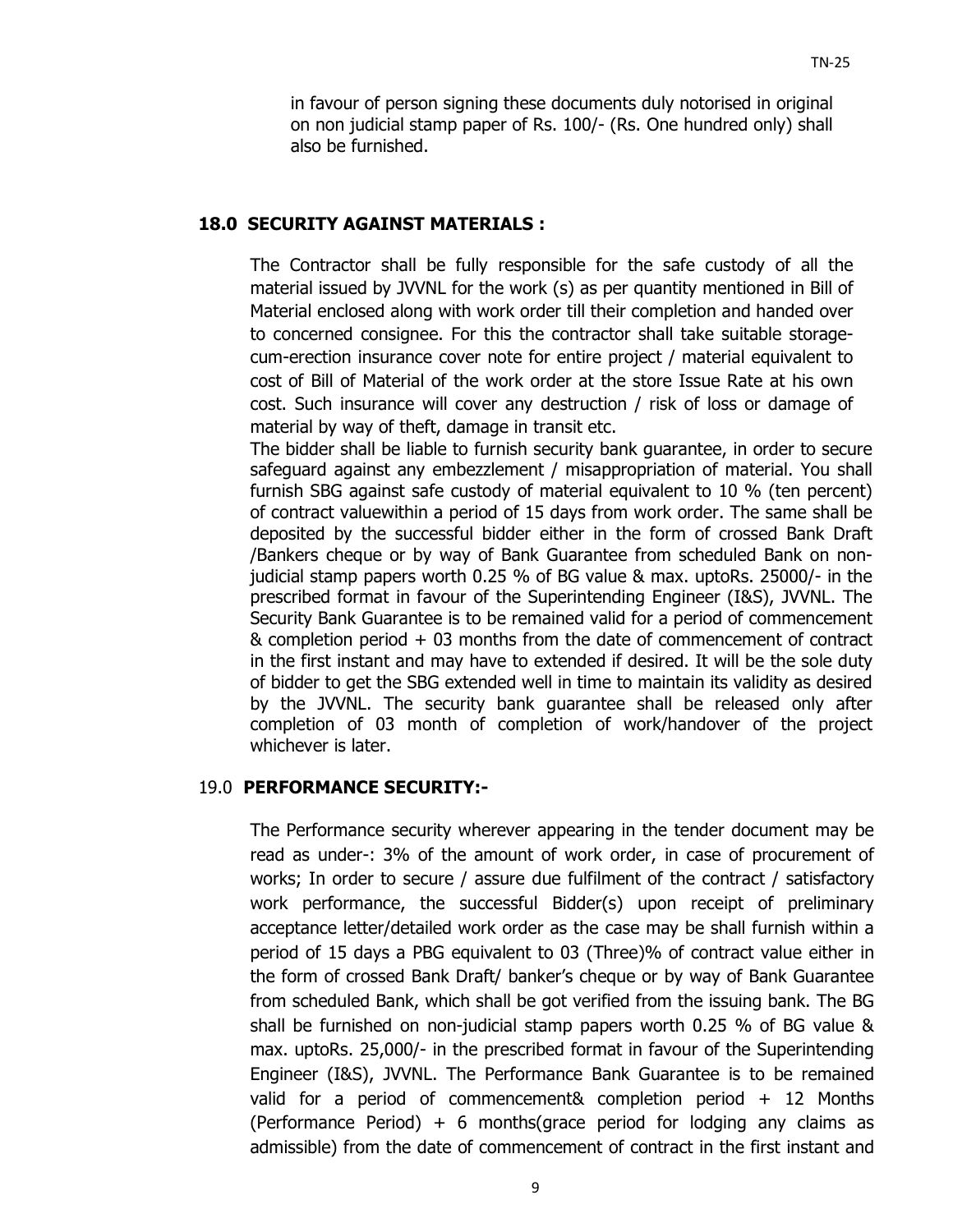may have to be extended if desired. The performance bank guarantee shall be released only after completion of 12 month performance period satisfactorily from the date of completion of work / Handover of the project whichever is later.

### **20.0 SAFETY MEASURES:-**

The contractor shall follow a safe method of working so that no damage / loss is caused to JVVNL, regarding material and also injury to any of workers. The JVVNL shall not be responsible in any way for the injury caused to contractor's labour while working. The contractors should ensure to get insured his all workers against accident from any Nationalized General Insurance Company. The insurance charges shall be borne by the Contractor. A copy of such policy shall be delivered to the payment making authority along the bills.

#### **21.0 DISPUTES:**

- a) All disputes differences or questions whatsoever which may arise between JVVNL and the inspecting agency upon or in relation to or in connection with this contract shall be deemed to have been arisen at Jaipur (Rajasthan) and no court other than the courts at Jaipur (Rajasthan) shall have jurisdiction to entertain or try the same.
- b) In case of any question/dispute, difference whatsoever arise between JVVNL and the inspecting agency upon or in relation to the contract the matter may bereferred to the settlement committee constituted by Nigam depositing requisite reference fee with Accounts Officer (MM), JVVNL, Jaipur.

# 22.0 **INCOME TAX (TDS):**

The income Tax shall be deducted from each bill at applicable rate while arranging the payment to the contractor.

#### 23.0 **NO DUES:**

No Dues Certificate will be submitted with the final bill duly signed by nodal officer counter signed by the order issuing authority.

# 24.0 **ESI:-**

The firm/contractor will arrange ESI coverage of his workers deployed on the works and as evidence/ proof, he will furnish copy of challan / receipt of the amount paid to the ESI towards such coverage with the every running/ final bill(s).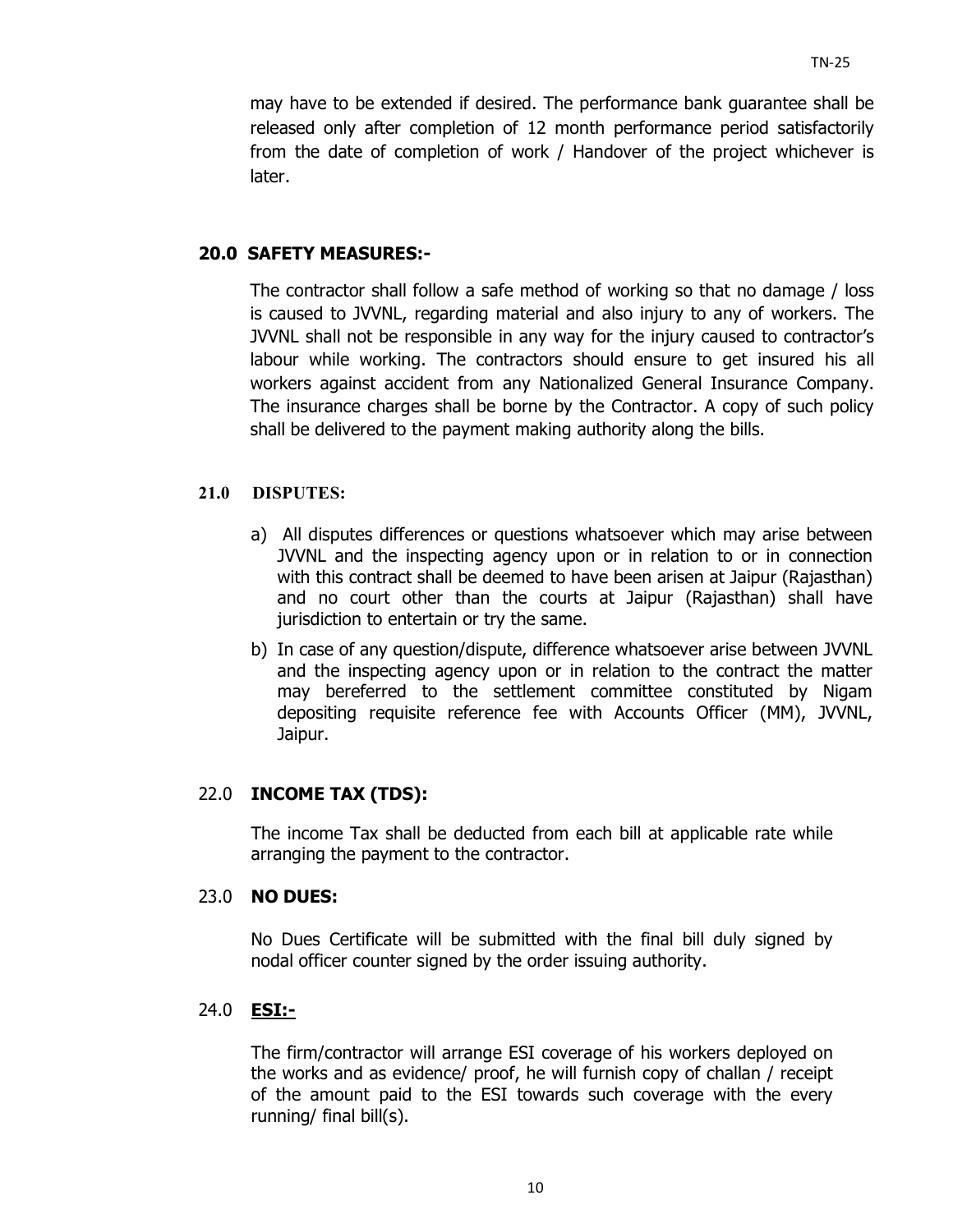25.0 The contractor shall produce monthly bills in triplicate along with verified challans /receipt of supply material /verified log book and other requisite documents to the Nodal Officer i.e. XEN (Store), JVVNL, Jaipur for processing the bills. Who shall send them to the Sr. Accounts Officer (CPC), JVVNL, Jaipur for payment after due checking/vetting and verifications.

## 26.0 **SUB-LETTING**

 The contractor shall not assign the work to any other person to execute the work in part or full.

#### 27.0 **PRICES:**

 The prices quoted shall be firm and inclusive of all Taxes Duties, repairing charges of vehicles, CPF contribution, EPF, ESI and other liabilities, except GST which is payable extra if applicable. The quoted prices shall be percentage (%) below/above to the BOQ in totality. Valuation of the bid shall be done accordingly. Toll tax shall be paid extra along with bill on production of payment slip/receipt.

#### 28.0 **GST:**

The GST will be applicable as per rules in force, which will be paid extra, if applicable on the production of proof. Bidder should furnish GSTIN No. and PAN No. along with copy of documents.

- 29.0 **CHECKING/ SUPERVISION:** Any officer has authorized by SE (I&S), JVVNL, Jaipur/ Nodal officer/Controlling officer can be authorized for checking /supervision of the work being executed.
- 30.0 **NODAL OFFICER:** The Executive Engineer (Store), JVVNL, Jaipur as shall be the Nodal officer for execution and implement work order/contract.
- 31.0 **CONTROLLING OFFICER:-** The concern CTL/ACOS as shall be the controlling officer for execution and implement work order/contract.
- 32.0Award of Rate Contract to successful bidder:- if same prices are offered by two or more bidders then Nigam (1) May award Rate Contract to all such bidder, if panel of such bidders may be framed. At The discussion of Nigam the work order to such bidders may be awarded for different locations as well as for different time duration period or (2) May select one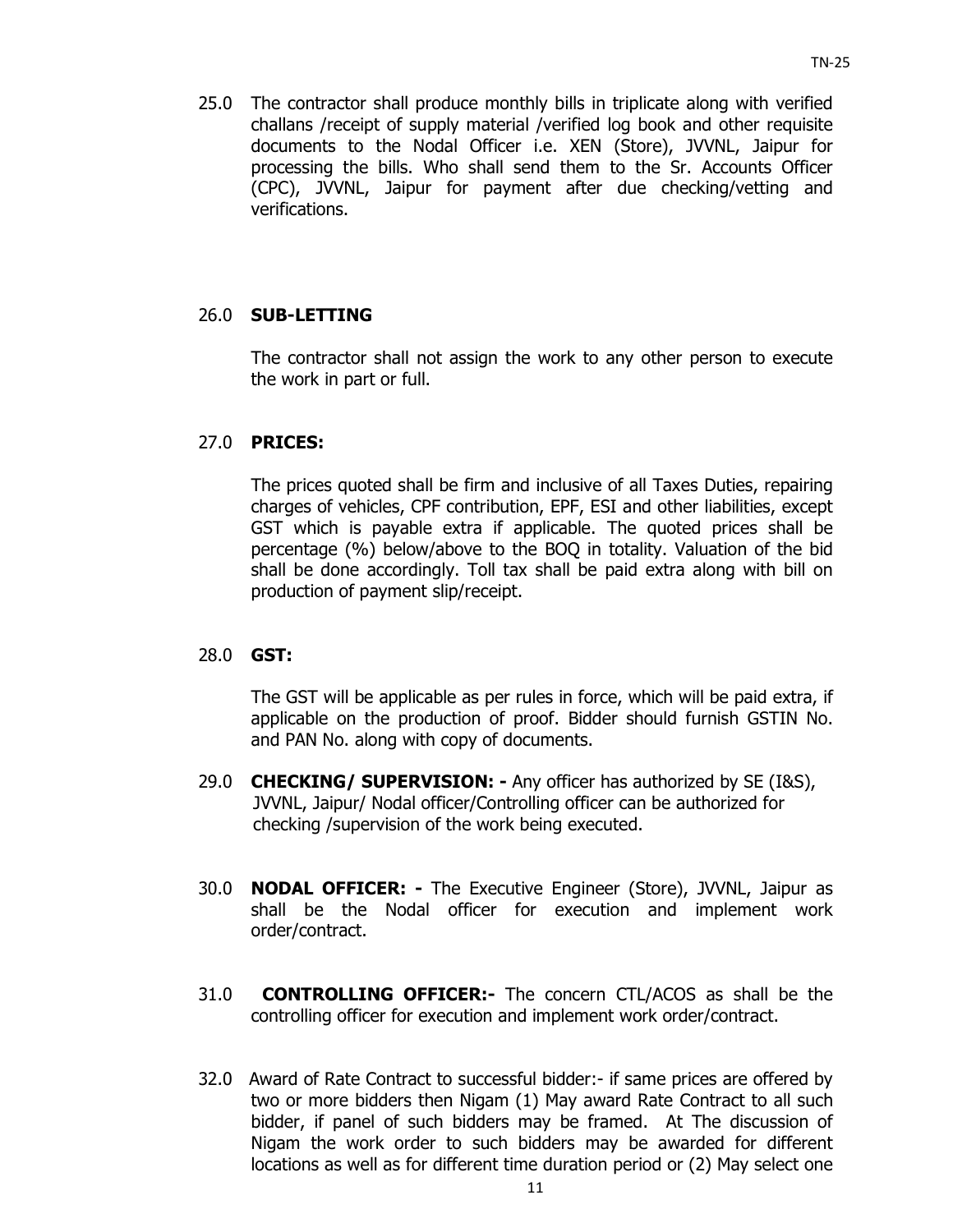bidder through manual lottery, in presence of authorized representatives of all such bidders, who desire to be present.

# **Schedule-I**

#### **Must be filled by the bidder and returned with the bid.**

To,

The Superintending Engineer (I&S), Jaipur Vidyut Vitran Nigam Limited, Jaipur.

Sir,

With reference to your invitation to tender against specification no. TN-25, we offer following quantity:-

| S.<br><b>No</b> | <b>Particulars</b>                                                                                                                                                                                                   | <b>Tendered</b><br>Quantity (Nos.) |
|-----------------|----------------------------------------------------------------------------------------------------------------------------------------------------------------------------------------------------------------------|------------------------------------|
|                 | 2                                                                                                                                                                                                                    | 3                                  |
|                 | Transportation work of store material from<br>ACOS (JCC/JPDC/Kukas/Bada padampura) to<br>CTL and back to respective stores.                                                                                          | As and when<br>required            |
| 2.              | Transportation work of store<br>material<br>between ACOS (JCC) and ACOS (JPDC).<br>Further as per requirement store material<br>may be get transported from any other store<br>of Jaipur/Ajmer/Jodhpur discoms also. |                                    |

Yours faithfully,

Signature of tenderer with stamp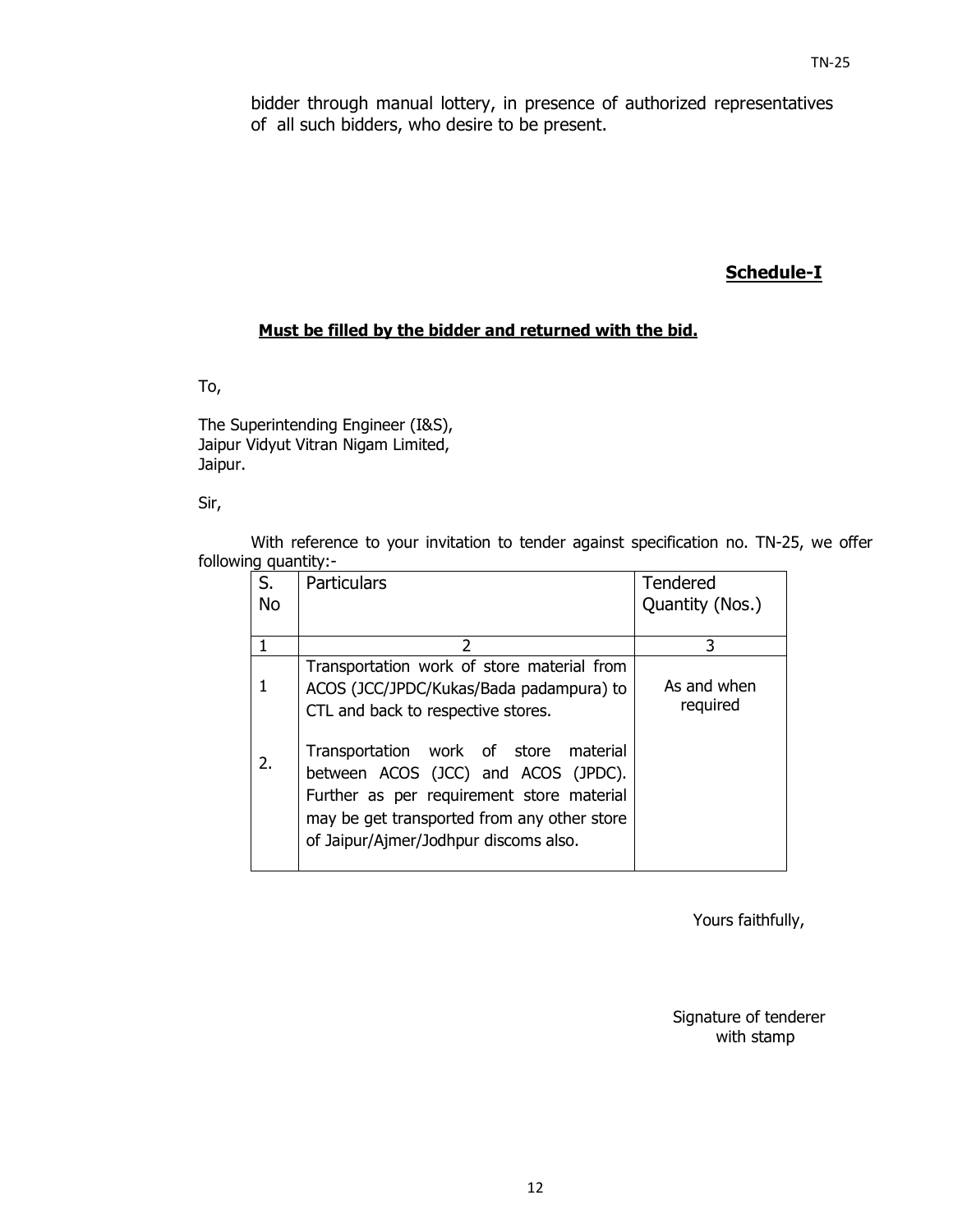#### **SCHEDULE-II**

## **QUALIFICATION REQUIREMENT**

### **FOR TRANSPORTATION WORK OF STORE MATERIAL AGAINST TN-25**

The bidder should fulfill following qualifying requirements for successful participation in the tender along with relevant documentary evidence supporting each qualifying requirement without which the offer shall be considered non-responsive & rejected.

#### **1.0 GENERAL:**

The Bidder shall become eligible on satisfying the following 'Bid Qualification Requirements' and on production of the signed and stamped copy of required documentary evidence along with the Tender. The tender shall be filled by single bidder.

#### **2.0 Registration:**

The bidder should be having registration with SE (TW), JVVNL, Jaipur in class E-I category.

**3.0 JOINT VENTURE: -** No Joint venture is allowed.

#### **4.0 OTHER CONDITIONS:**

- I) Each up-Loaded paper/ documents should be self-attested sealed & signed by the bidders
- II) The conditional bids shall not be considered. If false/fraud is found in the submitted documents then bidder shall be held solely/responsible for this & action shall be taken against the bidder as per provision of GCC/Act/Contractual obligations

# **THE OFFERS OF BIDDER NOT STAISFYING THE ABOVE "BID QUALIFICATION REQUIREMENT" SHALL BE REJECTED.**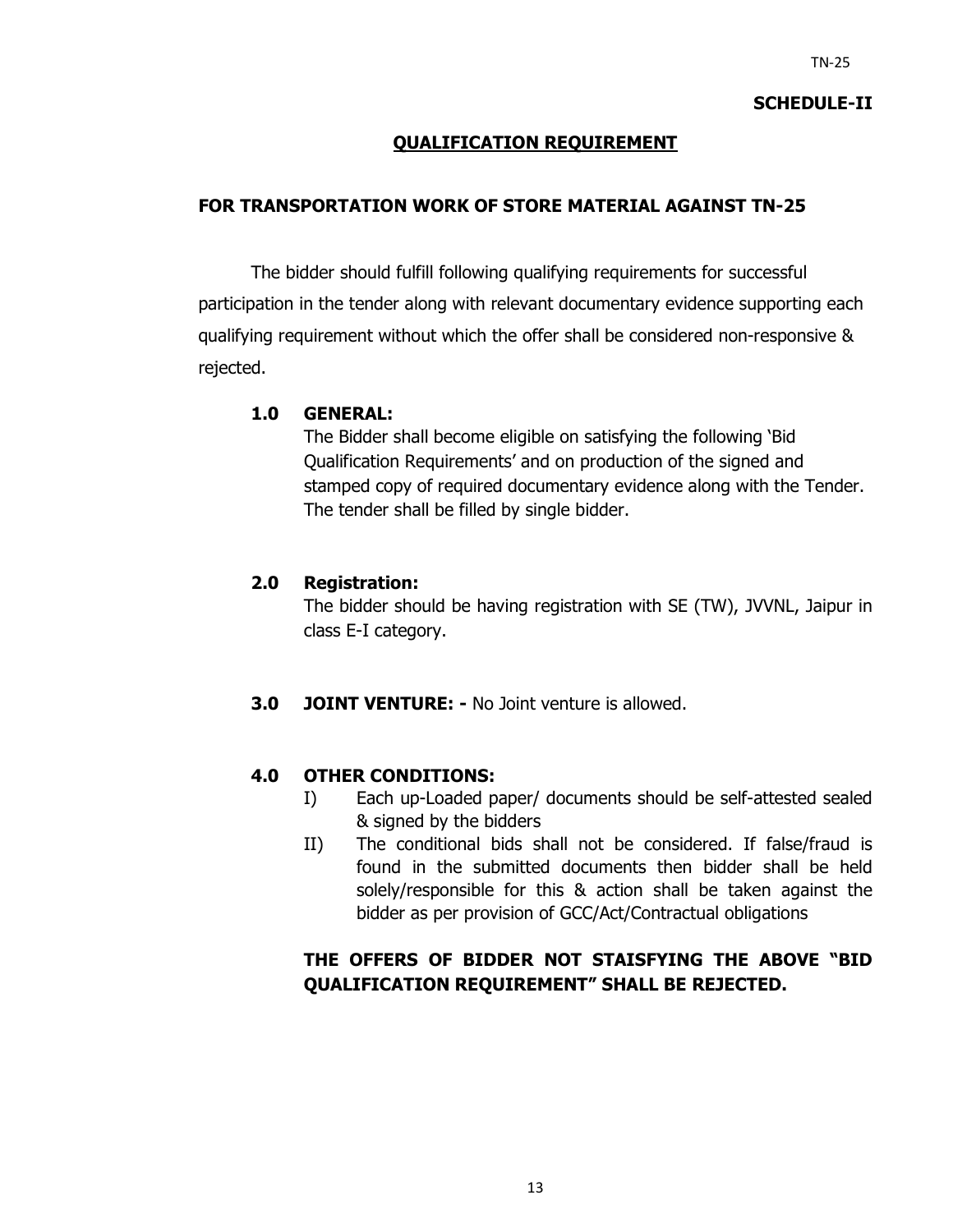# **6.0 POOR RECORD OF PERFORMANCE AND DELIVERY:**

The bidder who have been black listed **in any of the state Discom**Govt. organization /PSU (Central/state) or with whom business relations have been severed in **Jaipur Discom** shall not be considered. Severment of business relations will be done in case of following circumstances for the period and with the recovery mentioned against each:

i) When contractor does not Forfeiture accept order awarded on its accepted price and terms and conditions or does not comply with contractual formalities. of EMD/cancellation of contractor registration to recover amount of EMD along with severment of business relations for three years from the date of issue of order. ii) When contractor complies with contractual formalities but does not commence works.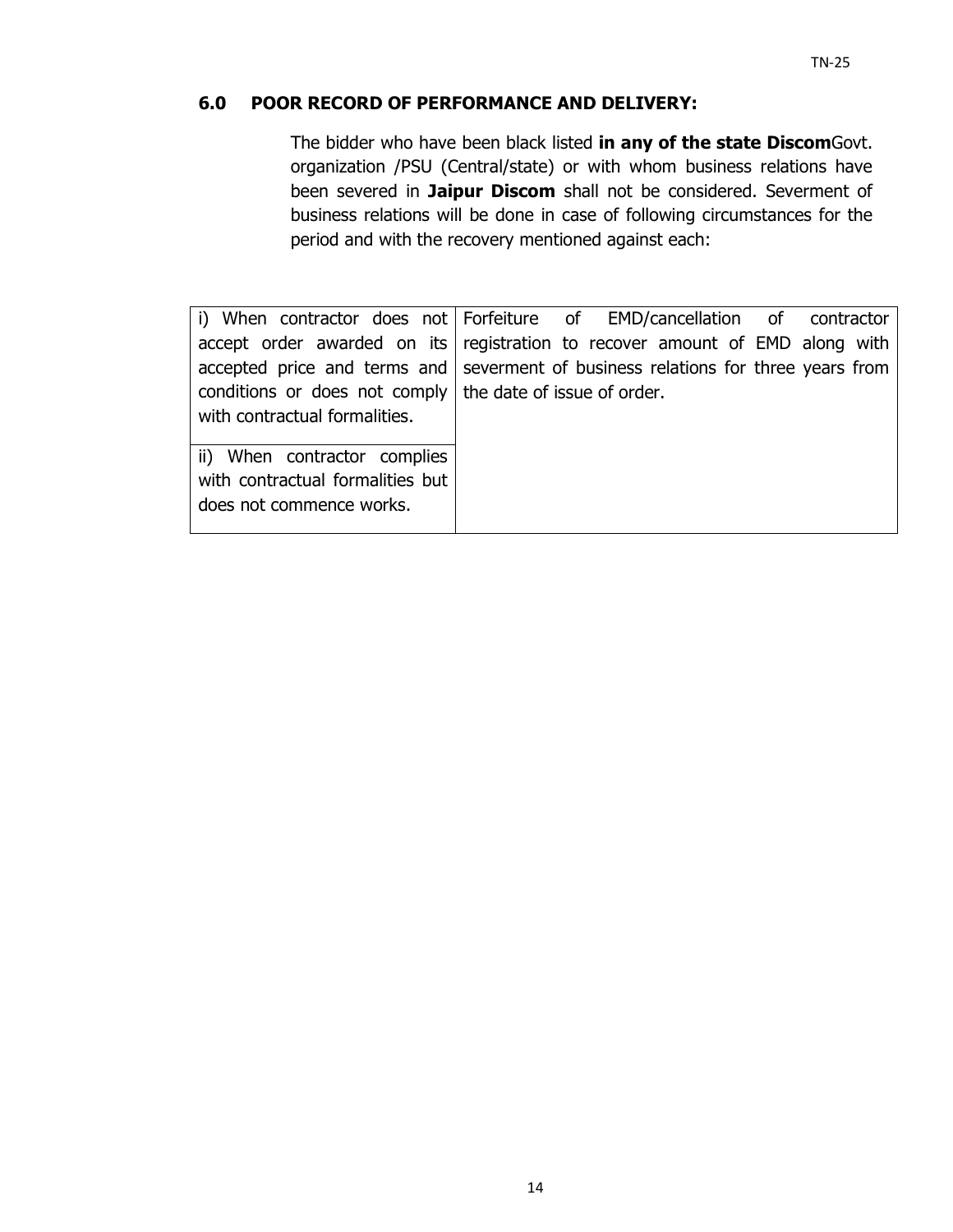#### **Appendix-A**

**The various clauses wherever appearing in the Instructions to Bidders (ITB), General Conditions of Contract (GCC), Technical Specifications, Qualification Requirements, various Schedules etc., are hereby amended to the extent as under:-** 

**1) Wherever EMD and Security Bank Guarantee (SBG), are appearing in the ITB, GCC & other Bidding Documents, same is hereby replaced by BID SECURITY as under:-** 

#### **BID SECURITY**

Bid security shall be 2% **of the estimated value of subject matter ofprocurement put to bid.** In case of Small Scale Industries of Rajasthan itshall be 0.5% of the **quantity offered** for supply and in case of sick industries, other than Small Scale Industries, whose cases are pending with Board of Industrial and Financial Reconstruction, it shall be 1% of the value of bid. Every bidder, if not exempted, participating in the procurement process shall be required to furnish the bid security as specified in the notice inviting bids.

In case SSI unit of Rajasthan quotes the less than the tendered quantity, then they are required to furnish Bid Security @ 0.5% of the estimated value of quantity offered on the basis of estimated unit FOR Destination price mentioned in the bidding documents, failing which bid shall be considered non-responsive.

The Bid Security amount (as applicable) to be paid by Demand Draft/Banker's

Cheque in favour of AO(MM), JVVNL, Jaipur (payable at Jaipur) or Bank Guarantee, in specified format (Appendix-A), of a scheduled bank in favour of Chief Engineer (MM), JVVNL, Jaipur, be deposited in the office of the Accounts Officer (MM), JVVNL, Old Power House Premises, Bani Park, Jaipur-302006 upto 2.00 p.m. upto one WORKING day prior to schedule date of opening of respective bid.

The Micro, Small & Medium Scale Industries of Rajasthan and sick industries,

other than Small Scale Industries, whose cases are pending before the Board of

Industrial and Financial Reconstruction (BIFR) shall furnish self-attested documentary evidence duly attested by Notary to claim the above.

**2) Wherever Performance Bank Guarantee (PBG) and Composite Bank Guarantee (CBG) are appearing in the ITB, GCC & other Bidding Documents, same are hereby replaced by PERFORMANCE SECURITY as under:**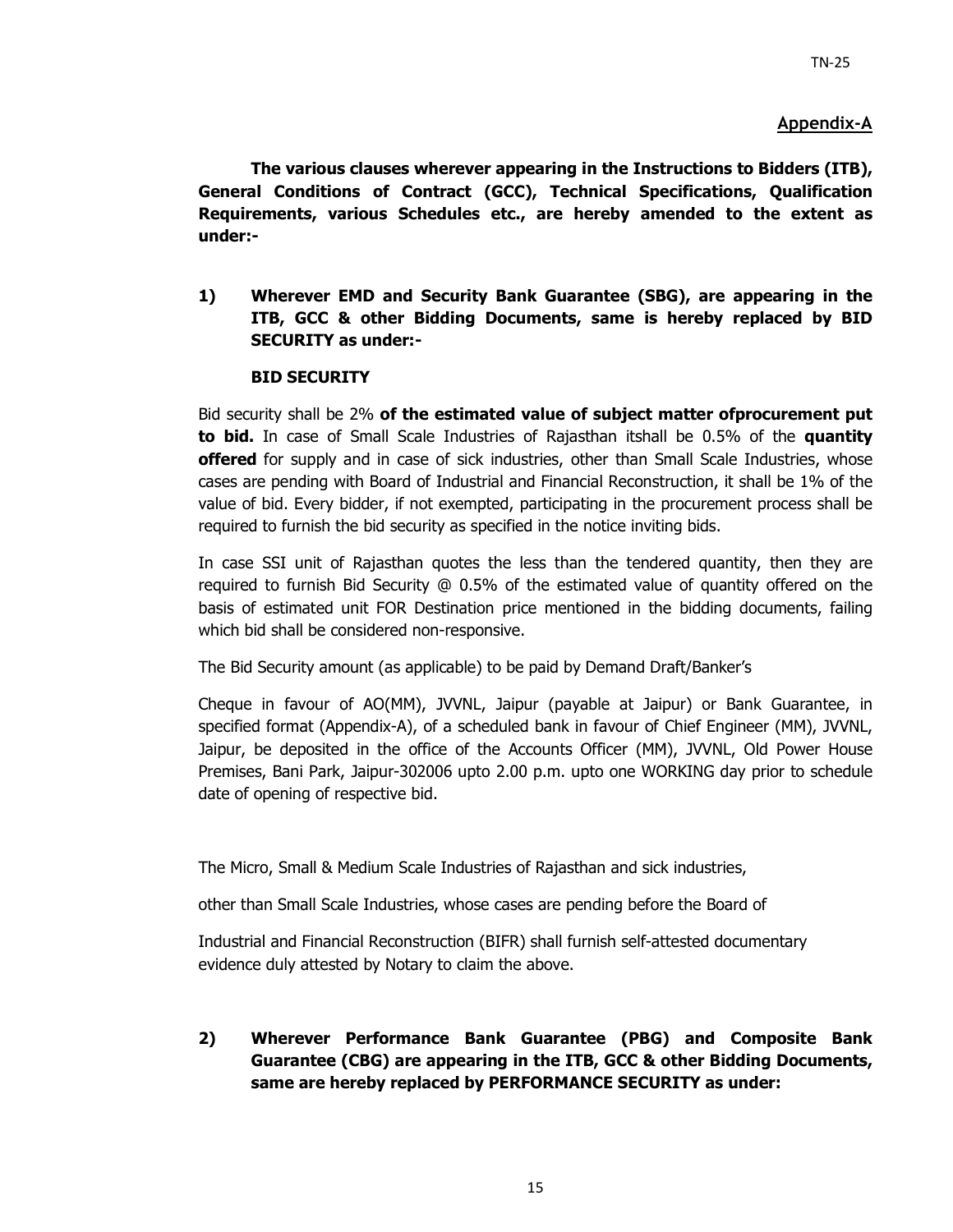#### **PERFORMANCE SECURITY :**

The Performance security wherever appearing in the tender document may be read as under-:

- (a) 2.5%, or as may be specified in the bidding documents, of the amount of supply order in case of procurement of goods and services and 3% of the amount of work order, in case of procurement of works;
- (b) 0.5% of the amount of quantity ordered for supply of goods, in case of Small Scale Industries or MSME units of Rajasthan; and
- (c) 1% of the amount of supply order, in case of sick industries, other than Small Scale Industries, whose cases are pending before the Board of Industrial and Financial Reconstruction (BIFR); and

In case of successful bidder, the amount of bid security may be adjusted in arriving at the amount of the performance security, or refunded if the successful bidder furnishes the full amount of performance security.

#### **3) VENDOR REGISTRATION**

**Therelaxation/exemption given to the registered vendors of the Nigam in respect of EMD/SBG, wherever appearing in the ITB, GCC & other Bidding documents, are hereby WITHDRAWN.** 

**4) The indirect taxes i.e. Excise Duty, Service Tax, VAT/CST, Entry Tax etc. mentioned in G.C.C., may now be read as G.S.T.** 

#### **5) The clause No. 1.43 of General Conditions of Contract has been amended to the extent as under:**

"1.43 Payment shall be due and payable by the purchaser in accordance with the provision of the contract within a reasonable period from the date of receipt of each invoice by the contractor / supplier duly supported by a certificate of the Engineer. The purchaser will take all possible effort to make payment to the contractor/ supplier generally on **45th day** after receipt of duly verified challans/ receipts/ bill in the office of paying authority (Sr. Accounts Officer (CPC)/ Concerned Circle Accounts Officer) and completion of contractual formalities. **But in case of delay in payment the purchaser shall not be liable to pay any interest on the outstanding amount to the contractor/supplier."**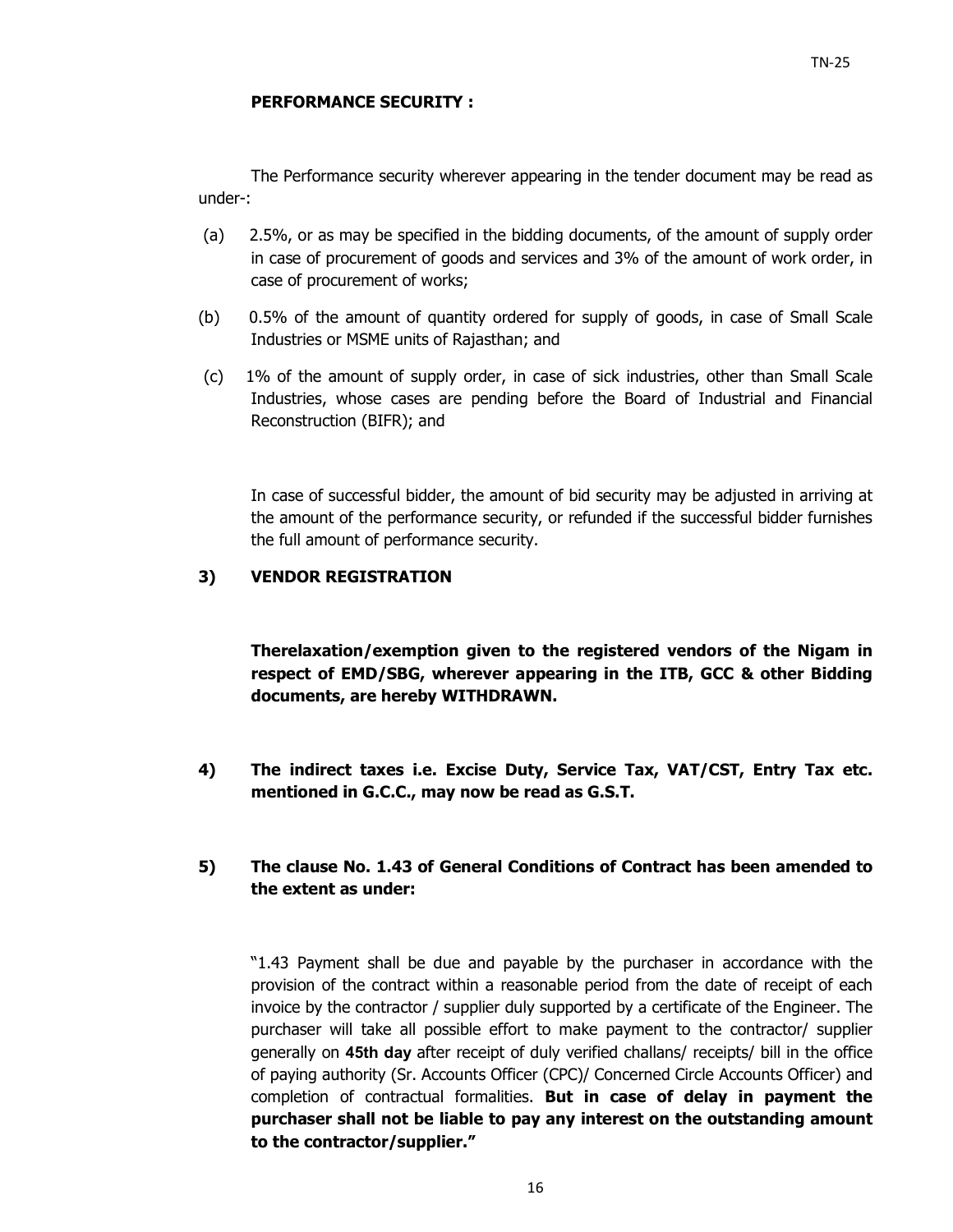- **6)** The GST will be charge extra at the prevailing rate on all the settlement fees as applicable and amended time to time.
- **7) Addendum in the provision of Instruction to bidder (ITB) in the clause No. 1.12.2 for quantity allocation as per award criteria of purchase manual in accordance to the clause no. 74 of RTPP rules:**

#### **1.12.2(A) for quantity allocation**

#### **(i) Trial order under Para No. 22.17 (a) & (b) of purchase manual**

(a) Any bidder located within or outside the state of Rajasthan has participated for the first time in a particular Discom & meeting minimum qualification requirement and has supplied the tendered material/or of higher rating in other utility shall be treated as an old supplier. Rajasthan's firms although supplied in past but not meeting minimum quantity supplied criterion including altogether new units which have not supplied any quantity but having adequate & required manufacturing and testing facility and technical know-how of the tendered material shall be considered as new firms and would be eligible for trial order only. In case of supply made to the licensed power utility out side India, the C.A. certificate furnished by firm shall be considered.

**Note:** - The material supplied and accepted for same/higher rating for turnkey project(s) to a licensed power utility/Govt. shall be considered for the purpose of evaluating criteria. The certificate given by C.A. shall indicate above quantity separately.

(b) (i) The trial order for a particular item shall not generally exceed 10 % of the total quantity considered for placement of order. This ceiling may, however, be relaxed by the corporate level purchase committee up to the extent of 30 %, to take the advantage of lower price where situation of differential prices offering is arising.

(ii) The capacity & capability assessment of a bidder located outside state of Rajasthan who otherwise qualifies but is participating for the first time shall not be carried out.

Similarly, For the tendered item(s) where the valid BIS license is an essential qualification requirement and the bidder possesses the valid BIS but new to the utility. The capacity/capability assessment of such a bidder shall also not be carried out.

#### **(ii) Award criteria under Para No. 10.2 (iii) of purchase manual**

(a) In case of distribution transformers of rating 40 KVA and below, LT cables & conductors and fabricated steel items, order quantity may be distributed in the following manner: -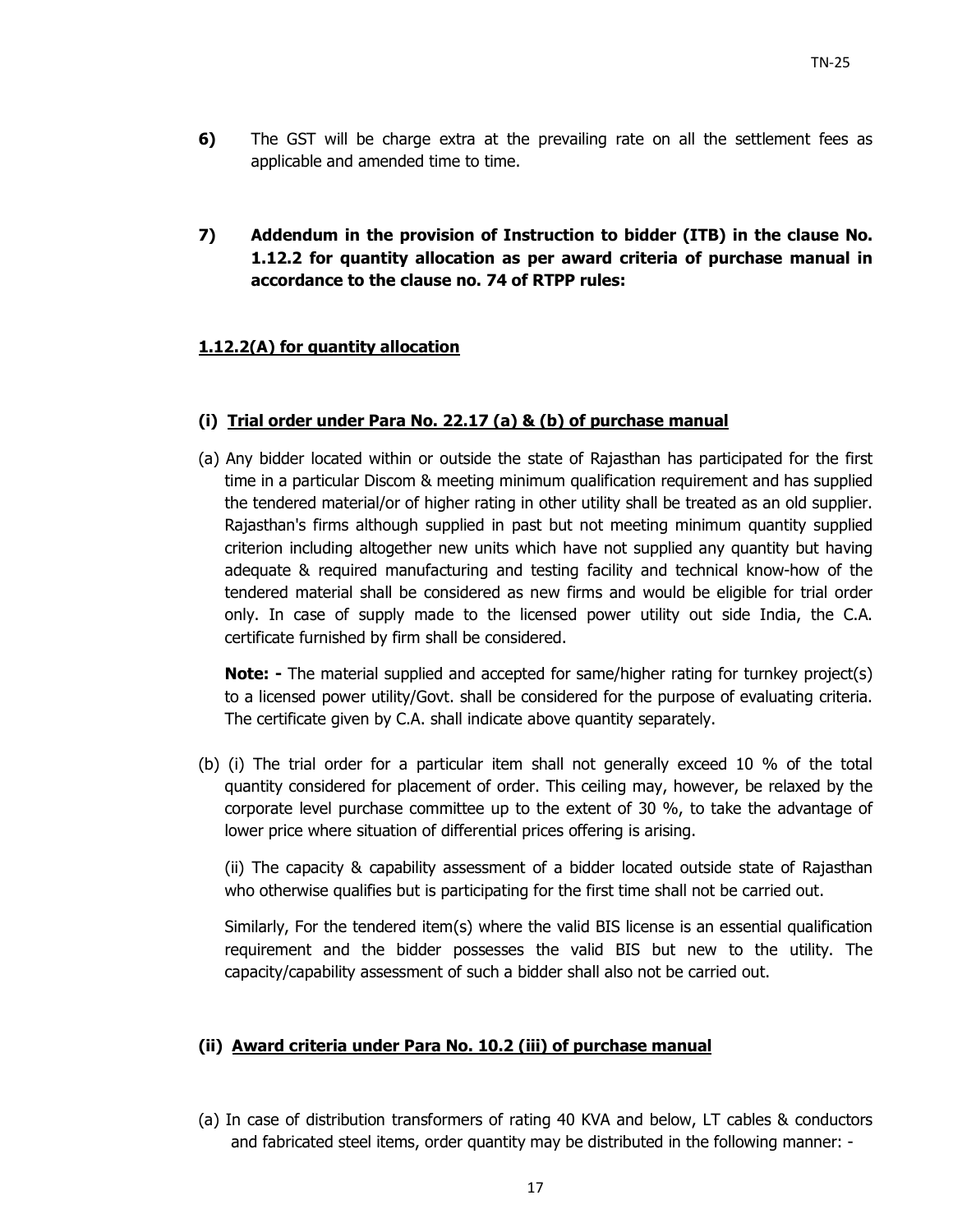**20% to L1 15% to L2 10% to L3 05% to L4** 

50% to be distributed equally among other firms subject to the condition that not more than 5% of the quantity to be purchased will be allotted to any one of such firms. The balance, if any will be distributed in the same proportion as indicated above among the first four firms.

(b) In case of other items except poles, order quantity may be distributed in the following manner:

> **40% to L1 20% to L2 10% to L3 06% to L4**

The balance quantity may be equally distributed among other firms subject to the condition that not more than 4% of the quantity to be purchased will be allotted to any such firm. The balance, if any, will be distributed in the same proportion as indicted above the first four firms.

- (c) In case of poles, the order may be awarded on the basis of landed cost (material and transportation taken together). The allocation of quantity location/destination wise may be made among the eligible firms in equal proportion as far as possible.
- **8)** The purchaser reserves the right for reducing the quantity indicated in the Bid Document at the time of placing the order, looking to the existing requirement & availability at that time.
- **9)** A Bidder debarred under section 46 of the RTPP Act shall not be eligible to participate in any procurement process undertaken by ‐

(a) any Procuring Entity, if debarred by the State Government; and (b) a Procuring Entity if debarred by such procuring Entity.

- **10)** The contract agreement must be submitted to the purchasing authority within 15 days of receipt of Purchase Order.
- **11) APPEAL:**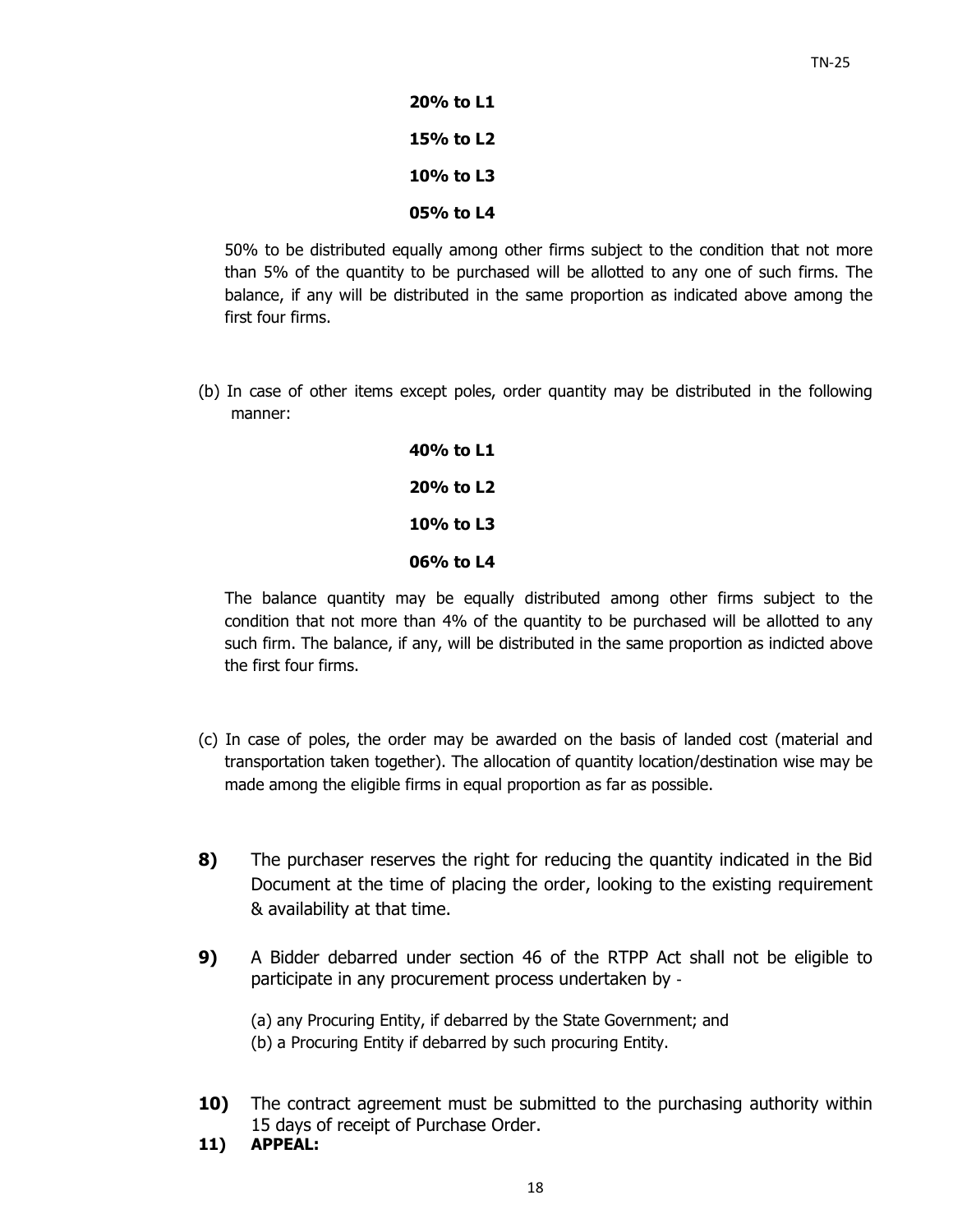i. If any Bidder or prospective bidder is aggrieved that any decision, action or omission of the procuring entity is in contravention to the provisions of this Act or the rules or guidelines issued there under, he may file 1st & 2nd appeal under section 38 of RTPP Act-2012 to the following appeal authorities **within a period of ten days from the date of such decision or action, omission, as the case may be, clearly giving the** 

| Sr.            | Type of Appeal                                                              | Name & Designation of appellate authority                                                      |  |  |
|----------------|-----------------------------------------------------------------------------|------------------------------------------------------------------------------------------------|--|--|
| $\mathbf{1}$   | First appeal                                                                |                                                                                                |  |  |
|                | of<br>Cases<br>purchase<br>a) For<br>Corporate Level Purchase<br>Committee. | Chairman & Managing Director, Rajasthan<br>Vidyut Utpadan Nigam Ltd, Vidyut Bhawan,<br>Jaipur. |  |  |
|                | <b>of</b><br>purchase<br>b) For<br>cases<br>Zonal/CE Level                  | Director, Jaipur<br>Vidyut<br>Vitran<br>Managing<br>Nigam Limited, Vidyut Bhawan, Jaipur.      |  |  |
|                | c) For purchase cases upto Circle<br>Level)                                 | The Zonal Chief Engineer, Jaipur<br>Vidyut<br>Vitran Nigam Limited                             |  |  |
| $\overline{2}$ | Second appeal                                                               | οf<br>Department,<br>Government<br>Energy<br>Rajasthan                                         |  |  |

#### **specific ground or grounds on which he feels aggrieved:**

- ii) The form of appeal shall be as per Rule 83 of RTPP Rules, 2013 and memorandum of appeal shall be filled as per form-1 as prescribed under RTPP Rules, 2013. Fee for appeal: - Subject to rule 84 of the RTTP Rule 2013 the fee shall be as under: a. For First Appeal:- Rs. 2,500/- (Rupees Two Thousand Five Hundred Only)+GST. b. For Second Appeal:- Rs. 10,000/- (Rupees Ten Thousand Only)+GST.
- iii) It is further intimated that the fee shall be paid in the form of Demand Draft of Bankers Cheque of a Scheduled Bank payable in the name of Accounts Officer (MM), JVVNL, Jaipur.
- iv) Provided that after the declaration of a Bidder as successful the appeal may be filed only by a Bidder who has participated in procurement proceedings:
- v) Provided further that in case a Procuring Entity evaluates the Technical Bids before the opening of the Financial Bids, an appeal related to the matter of Financial Bids may be filed only by a Bidder whose Technical Bid is found to be acceptable.
- vi) The officer to whom an appeal is filed under para (1) shall deal with the appeal as expeditiously as possible and shall endeavour to dispose it of within thirty days from the date of the appeal.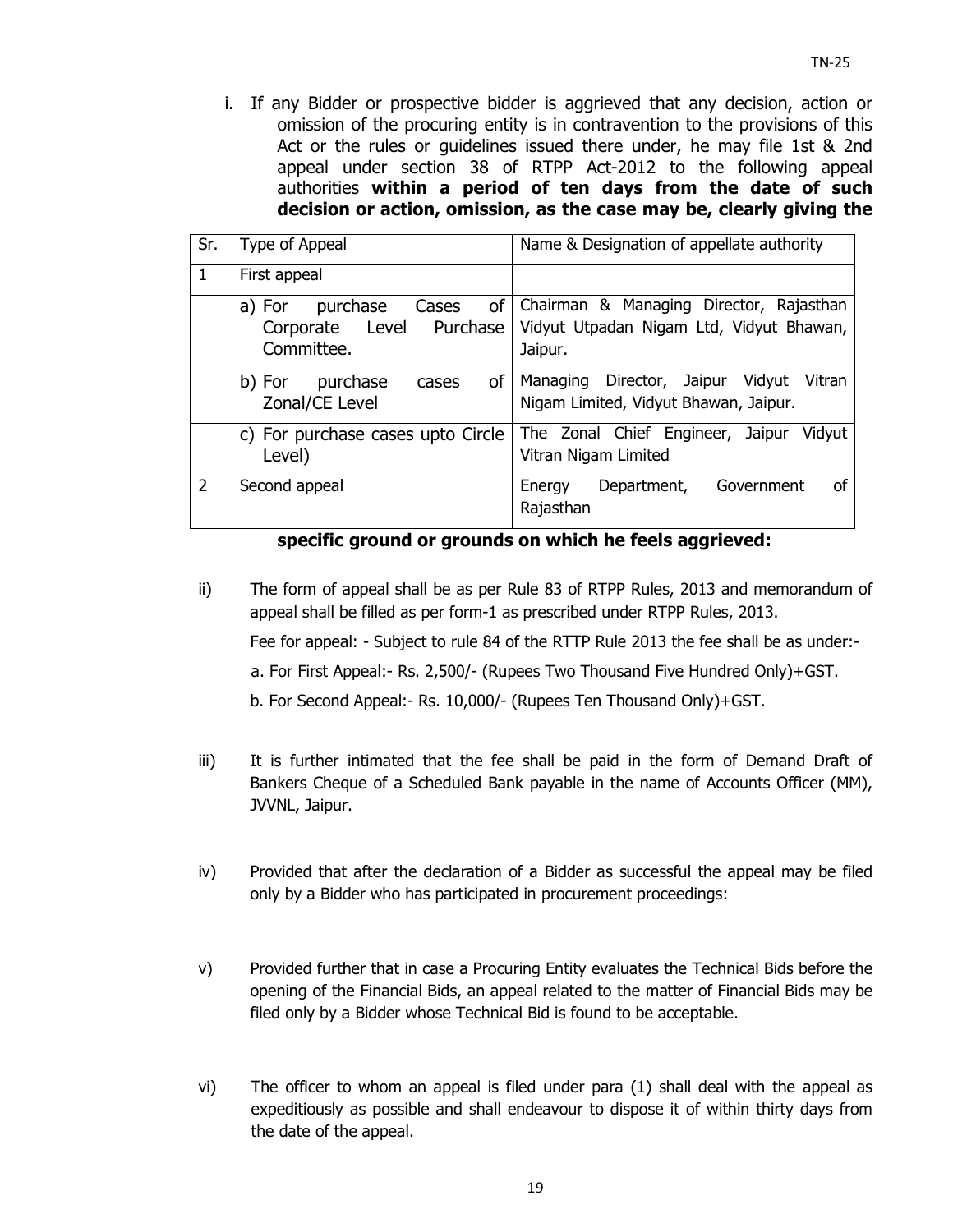- vii) If the officer designated under para (1) fails to dispose of the appeal filed within the period specified in para (2), or if the Bidder or prospective bidder or the Procuring Entity is aggrieved by the order passed by the First Appellate Authority, the Bidder or prospective bidder or the Procuring Entity, as the case may be, may file a second appeal to Second Appellate Authority specified in the Bidding Document in this behalf within fifteen days from the expiry of the period specified in para (2) or of the date of receipt of the order passed by the First Appellate Authority, as the case may be.
- **12.** The bidders should be qualified, not be insolvent, not be in receivership, not be bankrupt or being wound up, should not have affairs administered by a court or a judicial officers, should not have business activities suspended, should not be blacklisted or debarred by any utility/ government agency, should not have a conflict of interest.

----------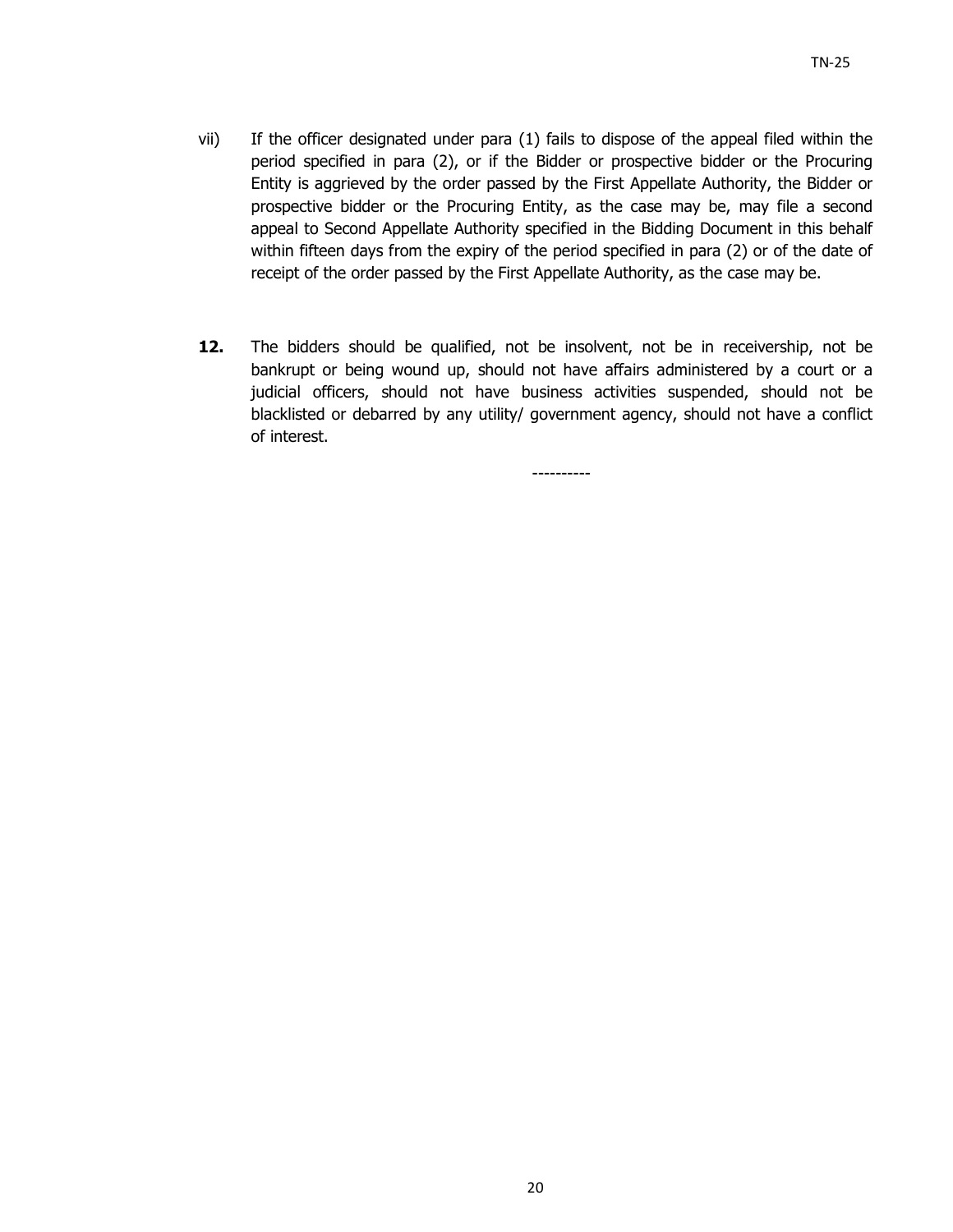#### **Appendix-B**

#### **PERFORMA OF BANK GUARANTEE FOR BID SECURITY**

(Bank Guarantee in lieu of Bid security on non-judicial Stamp Paper of Rajasthan State of 0.25% of the B.G value or Rs. 25,000/- , whichever is less)

To,

The Chief Engineer (MM),

\_\_\_\_\_\_\_\_\_\_\_\_\_\_\_.

Jaipur Vidyut Vitran Nigam Ltd.,Jaipur

1. Whereas ……………………..(name of the Bidder) (hereinafter called "the Bidder") has submitted its bid dated………….(date of submission of bid) for ………..………..(name of contract/ Name of the material with Bid no.)(hereinafter called " the Bid").

2. KNOW ALL PEOPLE by these presents that WE……………..(name of bank) of ……………..(name of country), having our registered office at………………….. (addresses of bank) (hereinafter called "the Bank"), are bound unto………………….. (name of Purchaser) (hereinafter called " the Purchaser") in the sum of Rs.\*\_\_\_\_\_\_\_\_\_\_\_ for which payment well and truly to be made to the said Purchaser, the Bank binds itself, its successors, and assigns by these presents. Sealed with the Common Seal of the said Bank this ……………day of ……………20…………

3. THE CONDITIONS of this obligation are:

(i) If the Bidder withdraws its Bid during the period of bid validity specified by the Bidder in the Bid Form; or

(ii)If the bidder refuses to accept the correction of error in his Bid; or

(iii)If the Bidder, having been notified of the acceptance of its Bid by the purchaser during the period of bid validity:

- (a) Fails or refuses to execute the Contract Agreement within the time specified in purchase/work order, if required, or
- (b) Fails or refuses to furnish the performance security within the time specified in purchase/work order in accordance with the GCC, or
- (c) Fails to commence supply of goods or services or execute work as per purchase/work order within time specified.

(iv) If the bidder breaches any provision of the Code of Integrity specified in the RTPP Act and Chapter VI of the RTPP Rules.

4. We undertake to pay to the purchaser up to the above amount upon receipt of its first written demand, without the purchaser having to substantiate its demand, provided that in its demand the Purchaser will note that the amount claimed by it is due to it owing to the occurrence of one or all of the three conditions specifying the occurred condition or conditions.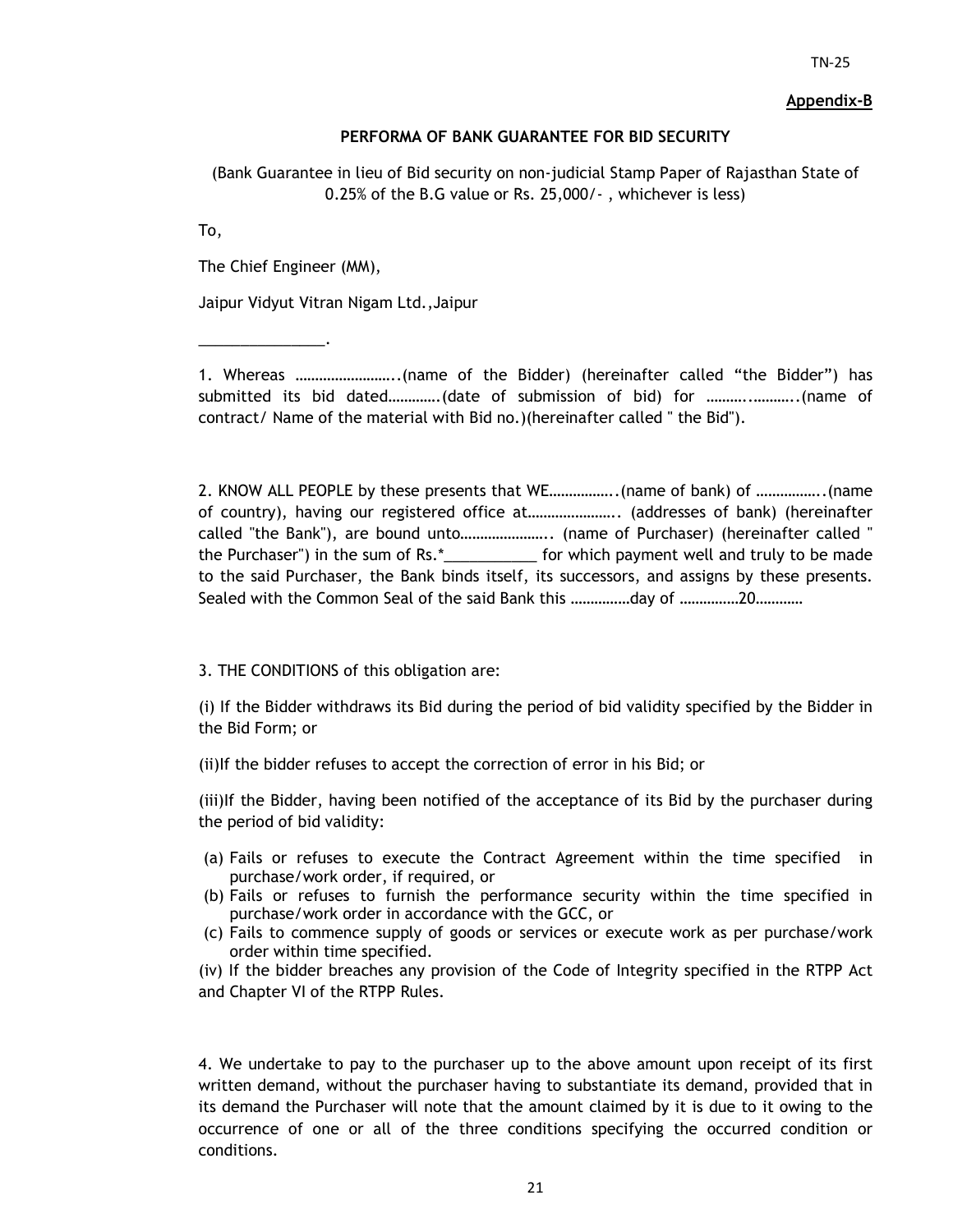5.The decision of the CHIEF ENGINEER (MM), JAIPUR VIDYUT VITRAN NIGAM LIMITED, JAIPUR shall be final whether breach has been committed on the right to demand the amount of guarantee from us which has accrued to the purchaser.

6. This guarantee shall not cease or determine, if the purchaser grants time or indulgence or vary the terms of the contract with the Contractor or without our consent or knowledge.

7. The guarantee herein contained shall not be affected by any change in the constitution of the Contractor.

8. We……………………further undertake not to revoke this guarantee during its currency except with the previous consent of the CHIEF ENGINEER (MM),JAIPUR VIDYUT VITRAN NIGAM LIMITED, JAIPUR.

9. All disputes arising under the said guarantee between the Bank and the Nigam or between the Contractor and the Nigam pertaining to the guarantee, shall be subject to the jurisdiction of Courts in Jaipur, Rajasthan alone.

10. This guarantee will remain in force up to and including one hundred eighty (180) days after the date of the opening of bids, i.e. up to ………………., with a further grace period of Ninety (90 ) days and any demand in respect thereof should reach the Bank not later than the above date.

Yours faithfully,

Bankers (EXECUTENT)

Signed by the above named Bank in presence of:-

(Signature with full Name and Address)

Witness :

2.\_\_\_\_\_\_\_\_\_\_\_\_\_\_\_\_\_\_\_

Attested by Notary Public, First Class Magistrate or directly confirmed by the executing bank.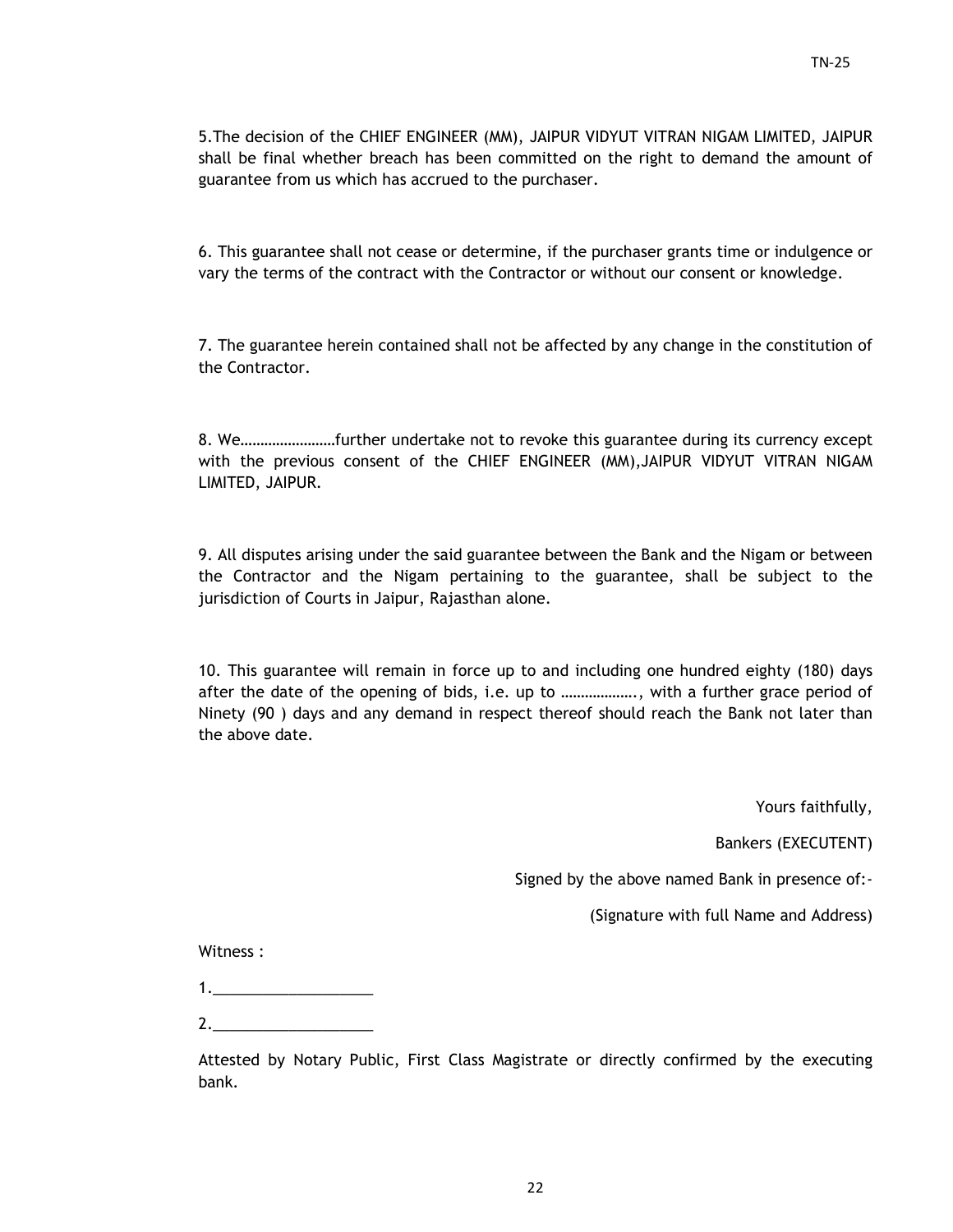\* The Bidder should insert the amount of the guarantee in words and figures denominated in the currency of bid.

Note1 :- In case the bid is submitted by a Joint Venture, the Bid Bank guarantee shall be in the name of Lead partner or in the name of joint venture partners submitting the Bid covering all the partners of the joint venture.

-------------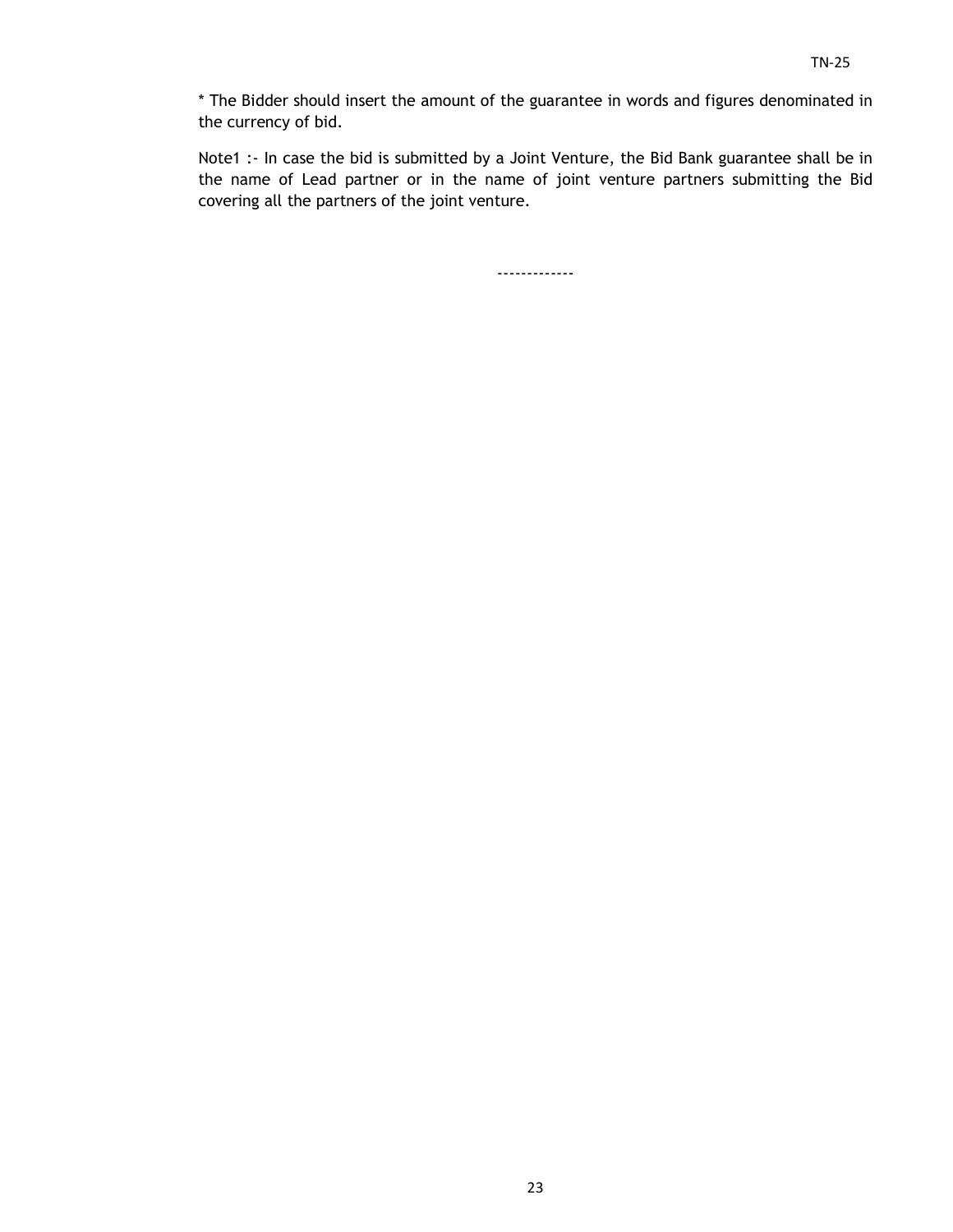# **APPENDIX-C**

# **JAIPUR VIDYUT VITARAN NIGAM LIMITED OFFICE OF THE SUPERINTENDING ENGINEER (MM) OLD POWER HOUSE PREMISES, BANI PARK, JAIPUR -06**

# **DETAILS OF BANK FOR RTGS**

#### **FOR FURNISHING BID SECURITY/BANK GUARANTEE**

| 1. | Account No.                                           | 51093320896           |
|----|-------------------------------------------------------|-----------------------|
| 2. | Account Holder Name                                   | Accounts Officer (MM) |
| 3. | Bank Name & Branch                                    | State Bank of India   |
|    |                                                       | Collectorate Branch,  |
|    |                                                       | Jaipur (Rajasthan)    |
| 4. | <b>IFS Code</b>                                       | SBIN0031026           |
| 5. | Phone No. of Sr.Accounts<br>Officer (MM) JVVNL Jaipur | 0141-2202608          |
|    |                                                       |                       |
| 6. | Email ID of Sr. Accounts Officer<br>(MM) JVVNL Jaipur | sr_aomm@yahoo.com     |

#### GSTIN of JVVNL : 08AABCJ6373K1Z7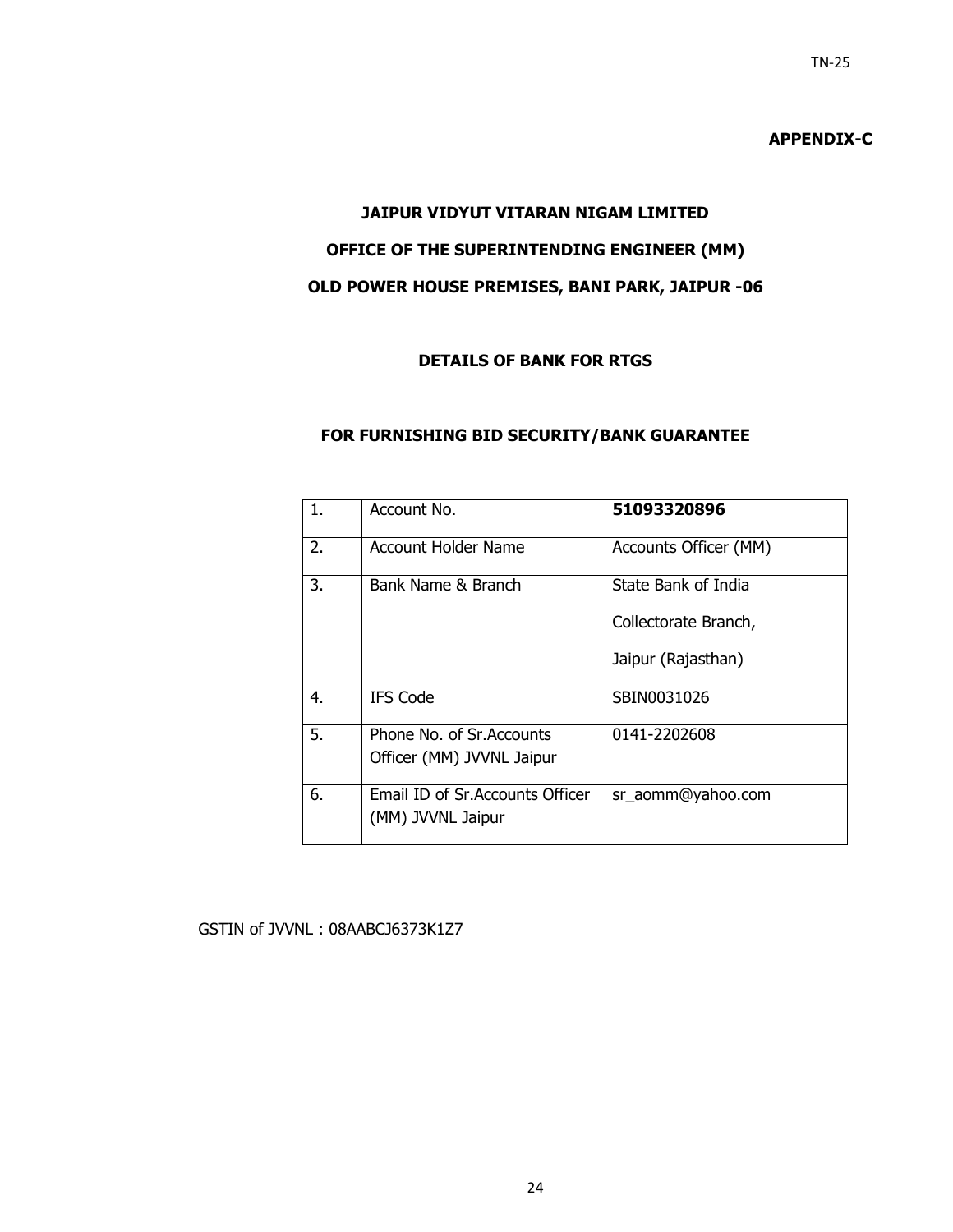#### **APPENDIX-D**

#### **Format of Affidavit for MSME Unit**

(On Non-Judicial Stamp Paper of Rs. 100/- attested by Notary Public/ First Class Magistrate)

|                | S/o |                                  | Aaed | Years |
|----------------|-----|----------------------------------|------|-------|
| residing at    |     | Proprietor/ Partner/ Director of |      |       |
| M/s            |     | do hereby solemnly affirm and    |      |       |
| declare that:- |     |                                  |      |       |

- (a) My/ our above noted enterprise M/s  $\blacksquare$ issued acknowledgement of Entrepreneurial Memorandum Part-II by the District Industries Center, \_\_\_\_\_\_\_\_\_\_\_\_\_\_\_\_\_\_. The acknowledgement No. is \_\_\_\_\_\_\_\_\_\_\_\_\_\_ dated and has been issued for manufacture of following items:-(i) (ii) (iii) (iv)
- (b) My/ our above noted acknowledgement of Entrepreneurial Memorandum Part-II has not been cancelled or withdrawn by the Industries Department and that the enterprise is regularly manufacturing the above items.
- (c) My/our enterprise is having all the requisite plant and machinery and is fully equipped to manufacture the above noted items.
- (d) The present status of the firm is as per acknowledgment of Entrepreneurial Memorandum Part-II issued on the date of District Industries Center, \_\_\_\_\_\_\_\_\_\_\_.
- 

Place **Proprietor/** Director/ Director/ Director/ Director/ Director/ Director/ Director/ Director/ Director/ Director/ Director/ Director/ Director/ Director/ Director/ Director/ Director/ Director/ Director/ Director/ Di

Authorized Signatory with Stamp and Date

#### **VERIFICATION**

|                                                                                            | S/O | the control of the control of the control of | $A$ qed $\_\_$                   | Years |
|--------------------------------------------------------------------------------------------|-----|----------------------------------------------|----------------------------------|-------|
| residing at                                                                                |     |                                              | Proprietor/ Partner/ Director of |       |
| M/s                                                                                        |     |                                              | verify and confirm that the      |       |
| contents at (a), (b), (c) & (d) above are true and correct to the best of my knowledge and |     |                                              |                                  |       |
| nothing has been concealed therein. So, help me God.                                       |     |                                              |                                  |       |

#### **DEPONENT**

-----------------------

25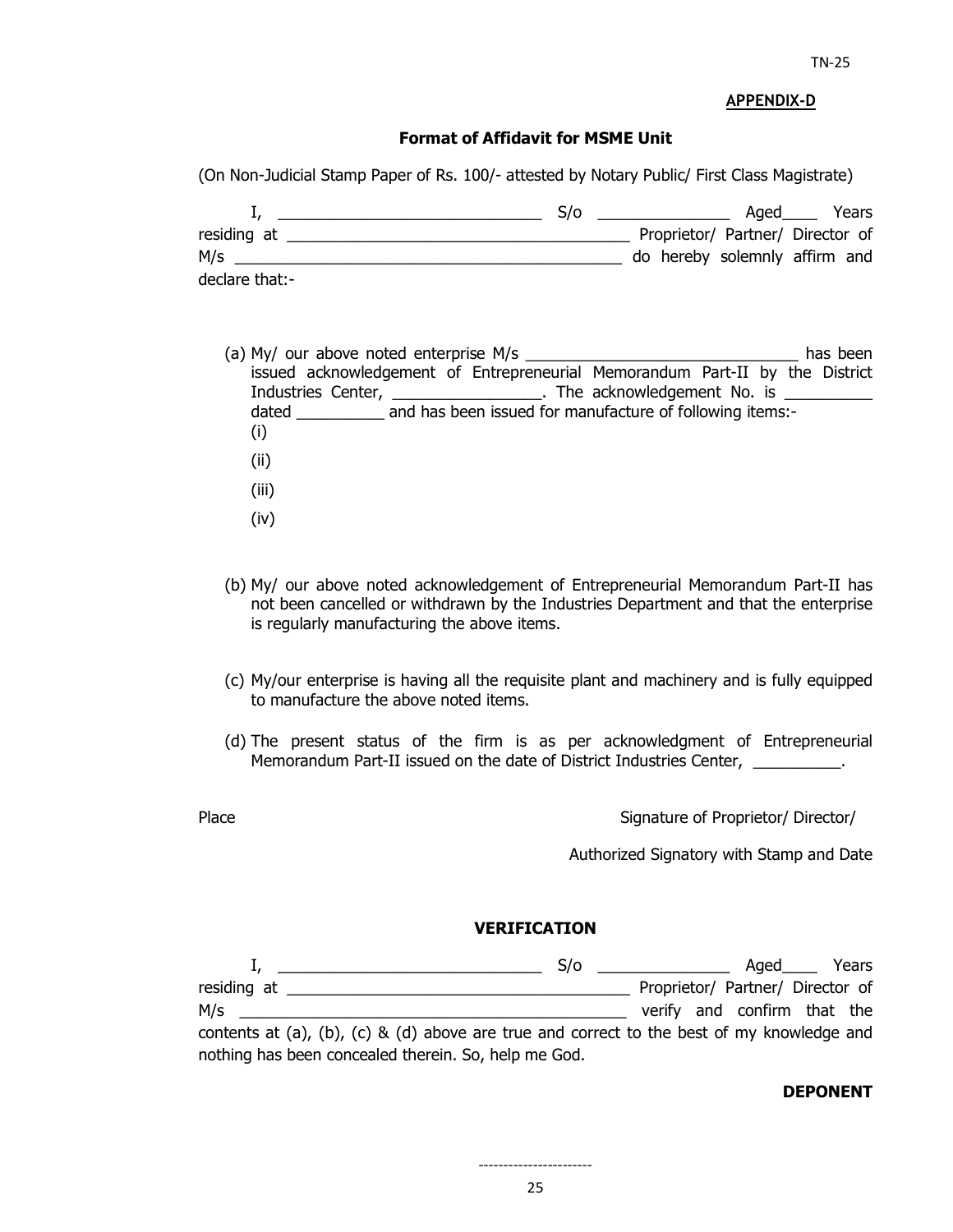#### **Declaration by the Bidder**

 In relation to my/ our bid submitted to SE (I&S) For procurement of in response to their notice inviting bids under TN-I/We hereby declare under section 7 of Rajasthan Transparency in Public Procurement

Act, 2012, that : -

- 1. I/We possess the necessary professional, technical, financial and managerial resources and competence required by the bidding document issued by the procuring entity.
- 2. I/We have fulfilled my/ our obligation to pay such of the taxes payable to the Union and the State Government or any local authority as specified in the bidding document.
- 3. I/We are not insolvent, in receivership, bankrupt or being wound up, not have my/ our affairs administered by a court or a judicial officer, not have my/ our business activities suspended and not the subject of legal proceeding for any of the foregoing reasons.
- 4. I/We do not have, and our directors and officers not have, been convicted of any criminal offence related to my/ our professional conduct or the making of false statements or misrepresentations as to my/ our qualifications to enter into a procurement contract within a period of three years preceding the commencement of this procurement process, or not have been otherwise disqualified pursuant to debarment proceedings.
- 5. I/We do not have a conflict of interest as specified in the Act, Rules and the bidding document, which materially affects fair competition.

Date : Signature of bidder

Place : Name : Name : Name : Name : Name : Name : Name : Name : Name : Name : Name : Name : Name : Name :  $\mathbb{R}^2$ 

Designation :

Address :

**\_\_\_\_\_\_\_\_\_\_\_\_\_\_\_\_\_\_\_**